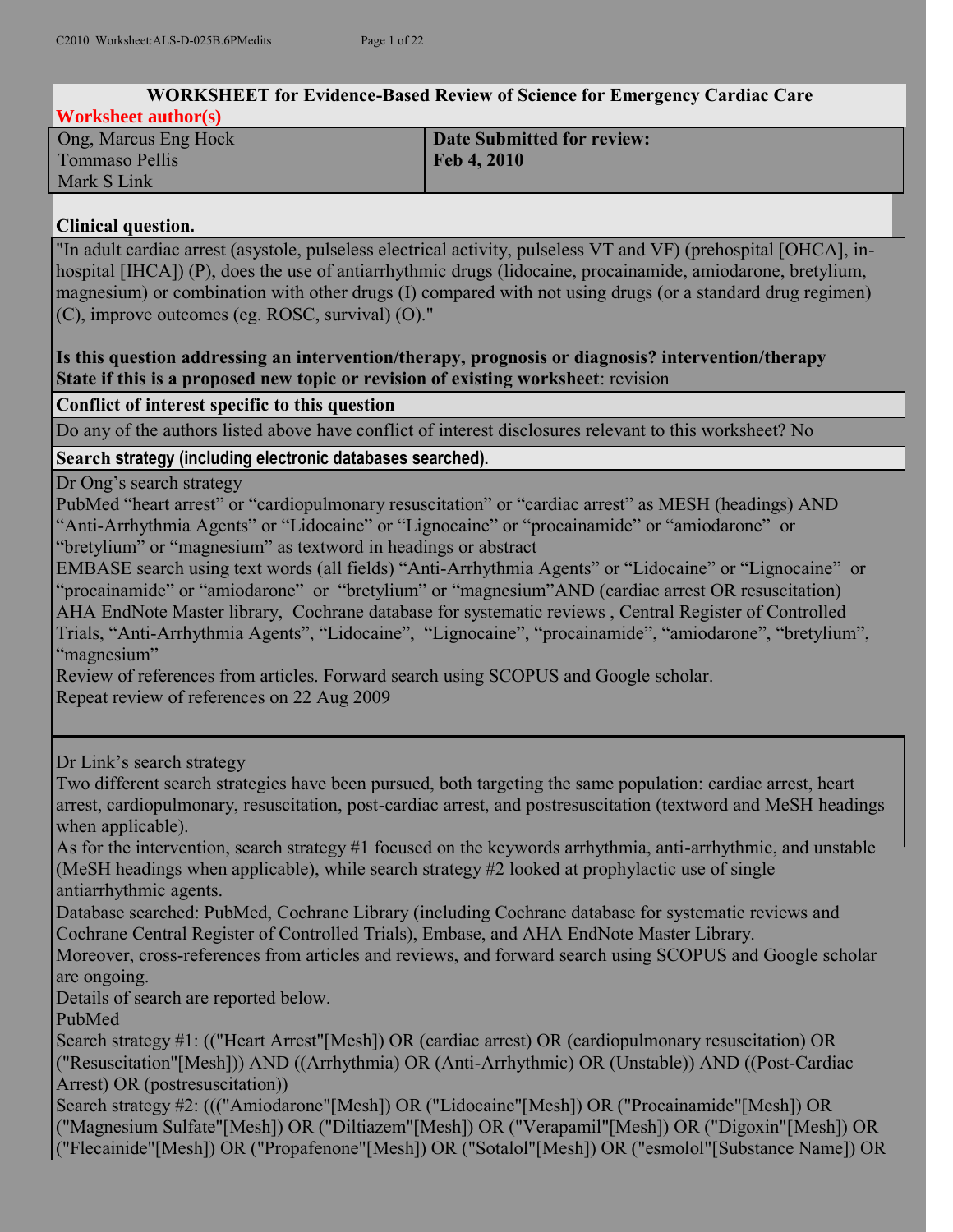("Atenolol"[Mesh]) OR ("Metoprolol"[Mesh]))) AND (((prophylactic) OR (Post-Cardiac Arrest) OR (postresuscitation))) AND ((("Resuscitation"[Mesh]) OR ("Cardiopulmonary Resuscitation"[Mesh]) OR (cardiopulmonary resuscitation) OR ("Heart Arrest"[Mesh]) OR (cardiac arrest))) **Cochrane** 

Search strategy #1: ((prophylac\*):ti,ab,kw) AND ((Arrhythmia):ti,ab,kw) OR ("Anti-Arrhythmia Agents"[Mesh])) AND ("Heart Arrest"[Mesh]) OR ("Cardiopulmonary Resuscitation"[Mesh]) Search strategy #2: single antiarrhythmic agents[Mesh] AND prophylac\* AND ("Heart Arrest"[Mesh]) OR ("Cardiopulmonary Resuscitation"[Mesh])

Embase

Search strategy #1: (("Heart Arrest"[Mesh]) OR ("Resuscitation"[Mesh])) AND ((Arrhythmia[Mesh]) OR (Anti-Arrhythmic[Mesh]) OR (Unstable[Mesh])) AND ((Post-Cardiac Arrest) OR (postresuscitation)) Search strategy #2: (single antiarrhythmic agents [Mesh]) AND (((prophylactic) OR "Prophylaxis"[Mesh]) OR (Post-Cardiac Arrest) OR (postresuscitation))) AND ("Heart Arrest"[Mesh]) NOT (resuscitation) EndNote

Search strategy #1: (Cardiac Arrest OR Resuscitation) AND (Arrhythmia OR Anti-Arrhythmic OR Unstable) AND (Post-Cardiac Arrest OR postresuscitation)

Search strategy #2: (single antiarrhythmic agents) AND (prophylactic OR Prophylaxis OR Post-Cardiac Arrest OR postresuscitation) AND (Cardiac Arrest OR Resuscitation)

And find articles which cite: "Dorian P, et al. Amiodarone as compared with lidocaine for shock resistant ventricular fibrillation. NEJM 2002; 346: 884-90 or Kudenchuk P, et al. Amiodarone for resuscitation after out of hospital cardiac arrest due to ventricular fibrillation. NEJM. 1999; 342: 871-878.

Task force comments included. Combined submission with Dr Mark Link

## **• State inclusion and exclusion criteria**

Inclusion criteria included: human studies of adult cardiac arrest and anti-arrhythmic agents, peer-review Exclusion criteria included: review articles and case reports, case series, not pertinent studies.

## **• Number of articles/sources meeting criteria for further review:**

PubMed "heart arrest" or "cardiopulmonary resuscitation" " or "cardiac arrest" as MESH (headings) AND "Anti-Arrhythmia Agents" or "Lidocaine" or "Lignocaine" or "procainamide" or "amiodarone" or "bretylium" or "magnesium" as textword in abstract 185 articles

On further evaluation of relevant articles:

25 studies met inclusion criteria for further review. Of these 9 were LOE 1, 2 LOE 2, 2 LOE 3, 5 LOE 4, 7 LOE 5.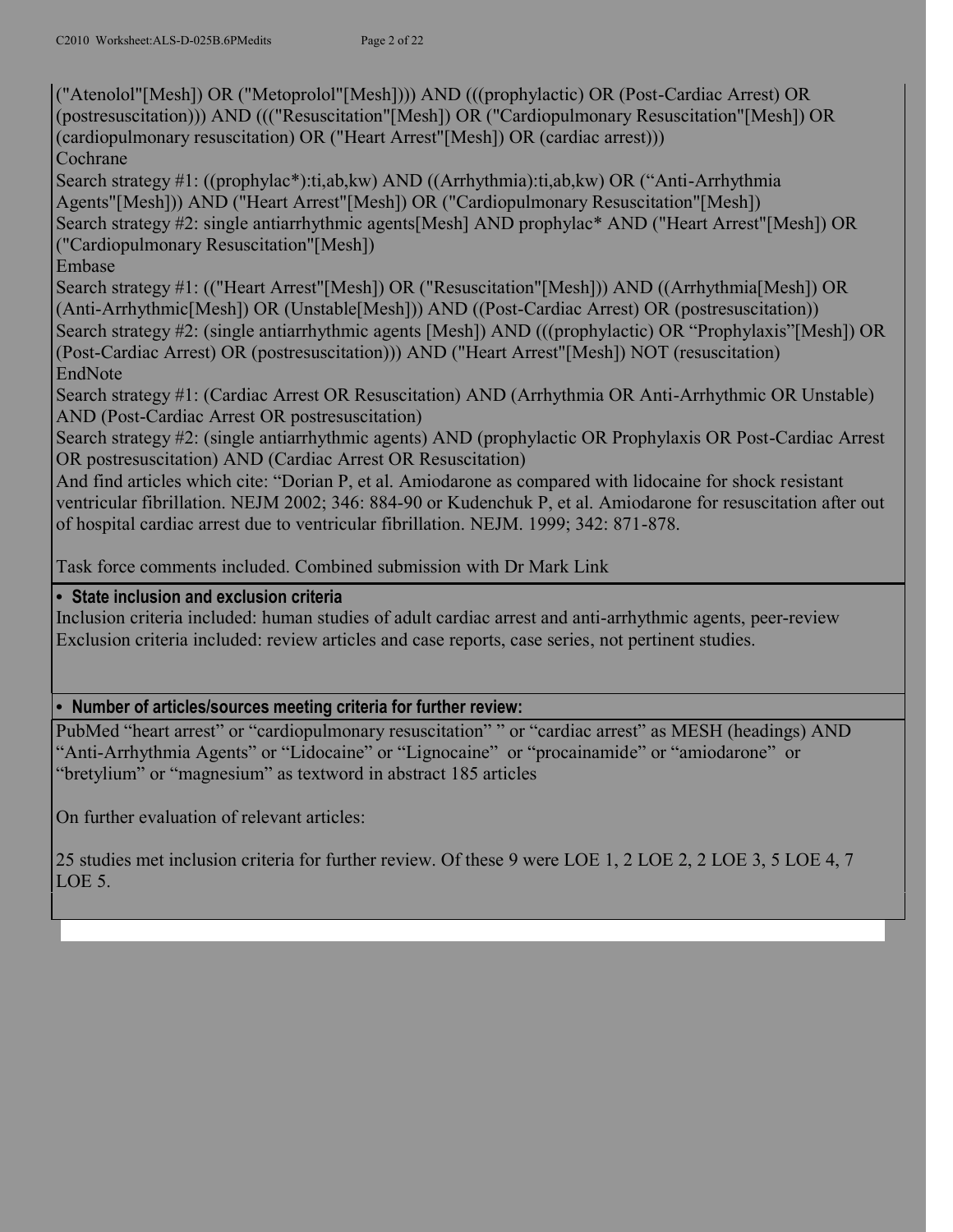# **Summary of evidence Evidence Supporting Clinical Question**

| Good                     | {Dorian, 2002,<br>884} B<br>(amiodarone vs<br>lidocaine)<br>{Kudenchuk,<br>1999, 871} B<br>(amio vs lido) |                                                                                                                     |   |                         |                                                                                            |
|--------------------------|-----------------------------------------------------------------------------------------------------------|---------------------------------------------------------------------------------------------------------------------|---|-------------------------|--------------------------------------------------------------------------------------------|
| Fair                     | {Nowak, 1981,<br>$404$ } B<br>(bretylium vs<br>placebo)                                                   | <b>Herlitz</b> , 2003,<br>25<br>(lido vs no<br>lido)<br>{Herlitz,<br>1997, 199} A<br>(lidocaine vs<br>no lidocaine) |   |                         | {Gorgels, 1996, 43} E<br>(procainamide vs lido<br>{Somberg, 2002, 853} B<br>(amio vs lido) |
| Poor                     |                                                                                                           | {Ohshige,<br>$2005, 53$ C<br>(lidocaine vs<br>no lidocaine)                                                         |   |                         |                                                                                            |
|                          |                                                                                                           | $\mathbf{2}$                                                                                                        | 3 | $\overline{\mathbf{4}}$ | 5                                                                                          |
| <b>Level of evidence</b> |                                                                                                           |                                                                                                                     |   |                         |                                                                                            |

 $A =$  Return of spontaneous circulation  $C =$  Survival to hospital discharge  $E =$  Other endpoint B = Survival of event D = Intact neurological survival *Italics* = *Animal studies* 

| Good | {Allegra, 2001,<br>$245$ A<br>(Mg vs<br>placebo)<br>{Hassan, 2002,<br>$57$ } A<br>(Mg vs<br>placebo)<br>{Olson, 1984,<br>$807$ } B<br>(Bretylium vs<br>Lido)<br>{Haynes, 1981,<br>353} C<br>(bretylium vs<br>lido) |                                                                                                                         |                                                        |                                                  |                                                                             |
|------|--------------------------------------------------------------------------------------------------------------------------------------------------------------------------------------------------------------------|-------------------------------------------------------------------------------------------------------------------------|--------------------------------------------------------|--------------------------------------------------|-----------------------------------------------------------------------------|
| Fair | <b>{Kovoor, 2005,</b><br>518 C<br>(sotalol vs<br>lignocaine)<br>{Thel, 1997,<br>$1272$ } A<br>(Mg vs<br>placebo)                                                                                                   | {Pollak, 2006,<br>199} C<br>(amio vs lido)<br>{Rea, 2006,<br>1617} $E$<br>(amio vs lido)<br>{Stiell, 1995,<br>$264$ } B | {Tahara,<br>2006, 442<br>B<br>(nifekalan<br>t vs lido) | <b>{Skrifvars M</b><br>$2004, 582$ } E<br>(amio) | {Kowey, 1995, 3255} E<br>(amio vs lido)<br>{Levine JH 1996, 67} E<br>(amio) |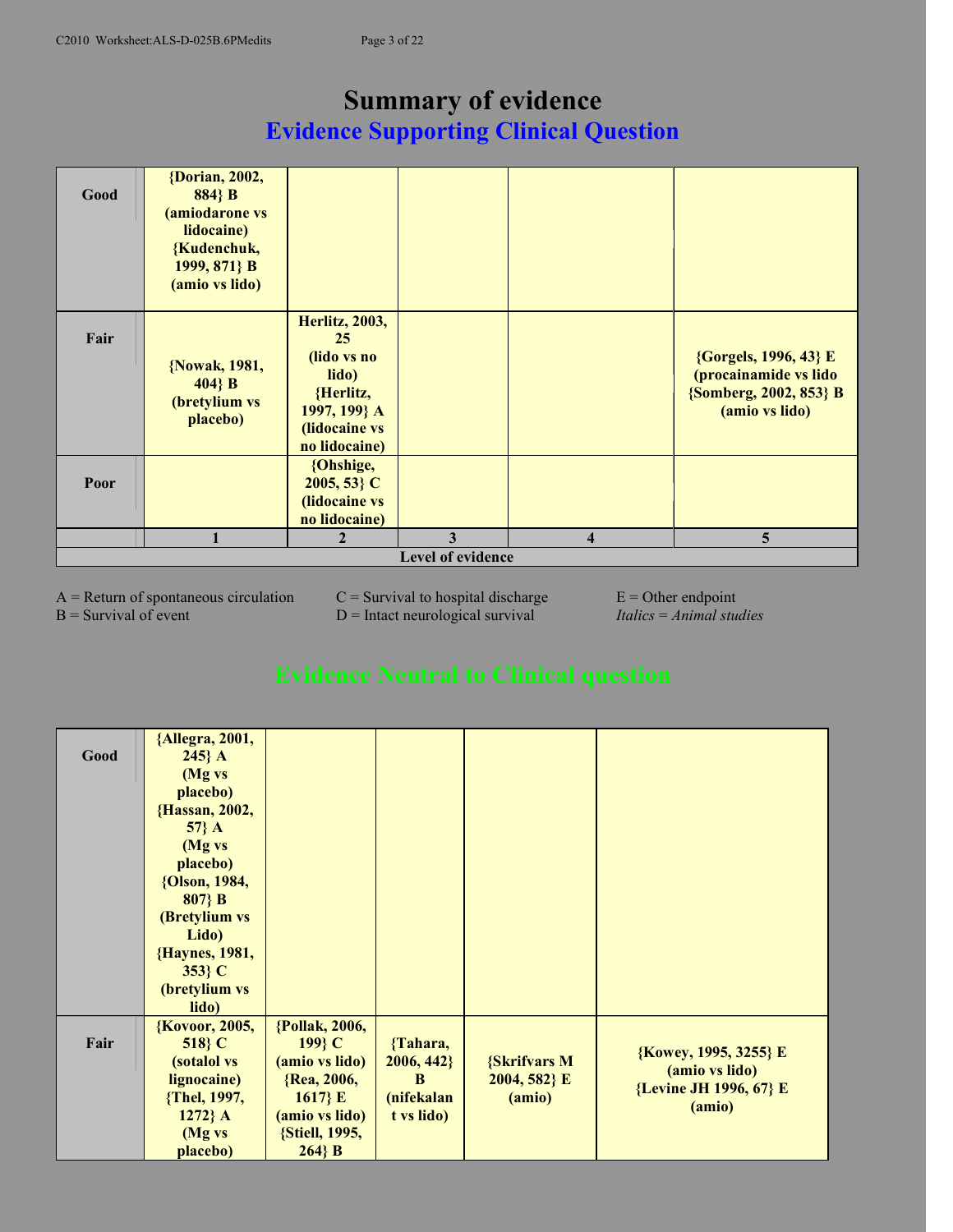|                   | {Fatovich,<br>1997, 237} A<br>(Mg vs<br>placebo)<br>{Weaver, 1990,<br>$2027$ } B<br>(lido vs epi) | (bretylium,<br>lido,<br>procainamide |  |                |   |
|-------------------|---------------------------------------------------------------------------------------------------|--------------------------------------|--|----------------|---|
| Poor              |                                                                                                   |                                      |  |                |   |
|                   |                                                                                                   |                                      |  | $\overline{4}$ | 5 |
| Level of evidence |                                                                                                   |                                      |  |                |   |

 $A =$  Return of spontaneous circulation  $C =$  Survival to hospital discharge  $E =$  Other endpoint B = Survival of event D = Intact neurological survival *Italics* = *Animal studies* 

# **Evidence Opposing Clinical Question**

| Good                     |  |                                                     |                                                   |                                                                            |                                                                                                                              |  |
|--------------------------|--|-----------------------------------------------------|---------------------------------------------------|----------------------------------------------------------------------------|------------------------------------------------------------------------------------------------------------------------------|--|
| Fair                     |  | {van Walraven,<br>1998, 544} B<br>(lido vs no lido) | {Weaver, 1990,<br>$2027$ } B<br>(lido vs no lido) | {Hallstrom, 1991,<br>$1025$ C<br>(quinidine, proc vs<br>no antiarrhythmic) | {Nademanee, 2000,<br>742} C<br>(amio, proc,<br>bretylium vs no<br>antiarrhythmic<br>{Tomlinson D 2008,<br>$15$ } E<br>(amio) |  |
| Poor                     |  |                                                     |                                                   |                                                                            |                                                                                                                              |  |
|                          |  |                                                     | 3                                                 | $\overline{\mathbf{4}}$                                                    | 5                                                                                                                            |  |
| <b>Level of evidence</b> |  |                                                     |                                                   |                                                                            |                                                                                                                              |  |

 $A =$  Return of spontaneous circulation  $C =$  Survival to hospital discharge  $E =$  Other endpoint<br>B = Survival of event  $D =$  Intact neurological survival Italics = Animal studies D = Intact neurological survival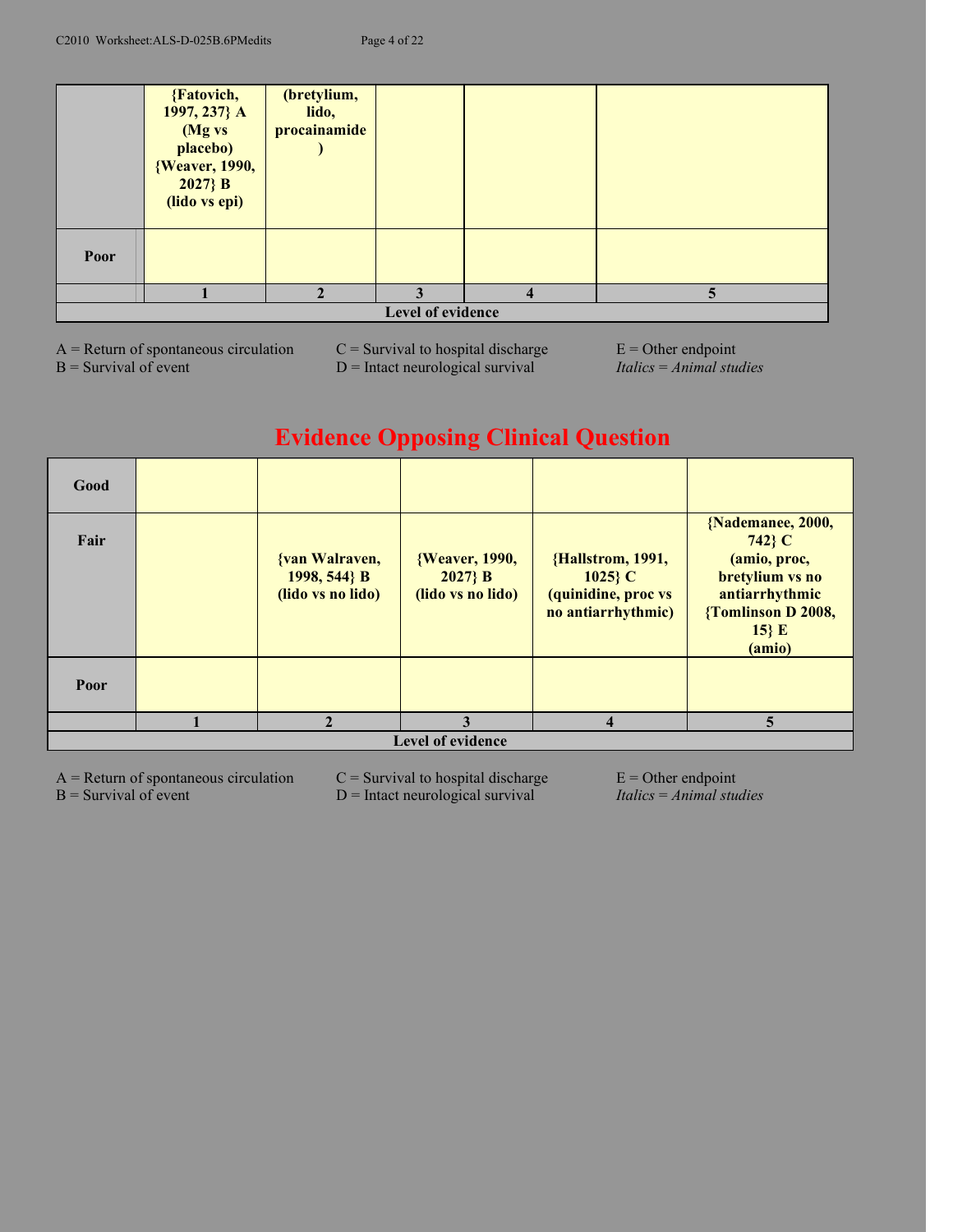## **REVIEWER'S FINAL COMMENTS AND ASSESSMENT OF BENEFIT / RISK:**

"In adult cardiac arrest (asystole, pulseless electrical activity, pulseless VT and VF) (prehospital [OHCA], inhospital [IHCA]) (P), does the use of antiarrhythmic drugs (lidocaine, procainamide, amiodarone, bretylium, magnesium) or combination with other drugs (I) compared with not using drugs (or a standard drug regimen) (C), improve outcomes (eg. ROSC, survival) (O)."?

This is a revision of worksheet 21 from ILCOR 2005.

We have divided the three time frames of resuscitation and treatment into:

1) During resuscitation

2) After admission to the hospital/ED (implying ROSC has returned)

3) Prior to hospital discharge and continuing long-term (implying patient recovery)

Our question and the focus of this worksheet, ALS-D-025, addresses the first time frame. Another worksheet questions addresses time frame 2. There is no specific worksheet question which address time frame

There are actually several parts to this question, and we have divided the evidence according to the type of antiarrhythmic drugs being studied in various publications. However we should note that nearly all of the studies report interventions for Ventricular Fibrillation (VF) and pulseless Ventricular Tachycardia (VT) rather than for asystole or PEA. Only one study (Nowak, 1981) included patients in asystole or PEA. Evidence from Randomised Controlled Trials (RCT) is scant, and most of the studies use another antiarrhythmic drug as a control, rather than a placebo or no treatment. Thus, conclusions are limited to the relative effectiveness of antiarrhythmic drugs.

Studies looking at the use of Lidocaine in adult cardiac arrest:

{Herlitz, 1997, 199} LOE2, Fair Quality, Supporting – OHCA retrospective review, looking at the use of Lidocaine for VF. Reported increased ROSC with lidocaine

{Ohshige, 2005, 53} LOE2, Poor Quality, Supporting – OHCA controlled trial, looking at the use of Lidocaine for VF. Found increased survival in the group treated with lidocaine

{Kovoor, 2005, 518} LOE1, Fair Quality, Neutral - OHCA RCT looking at the use of Lidocaine vs Sotalol for VF. Reported no difference in ROSC.

{Weaver, 1990, 2027} LOE 1, Fair Quality, Neutral (lidocaine vs epinephrine) and LOE 3, Fair Quality, Opposing - OHCA, looking at the use of lidocaine vs bicarbonate for VF. Reported decreased survival to admission with lidocaine.

{Tahara, 2006, 442} LOE3, Fair Quality, Neutral - OHCA historical controls, looking at the use of nifekalant and lidocaine for VF. Reported decreased survival to admission for lidocaine

{van Walraven, 1998, 544} LOE2, Fair Quality, Opposing – In-hospital, retrospective review, looking at the use of Lidocaine for VF. Reported decreased survival to 1h associated with lidocaine

Studies looking at the use of Amiodarone in adult cardiac arrest:

{Kudenchuk, 1999, 871} LOE1, Good Quality, Supporting – OHCA RCT looking at the use of Amiodarone vs placebo (although 92% of placebo group received antiarrhythmic drugs, predominantly lidocaine, before randomization and 82% received antiarrhythmic drugs after randomization) for VF. Reported improved survival to admission for Amiodarone.

{Levine JH 1996, 67} LOE5, Fair Quality, Neutral - Trial in which in-patients with recurrent sustained hypotensive VT or VF who had failed treatment with procainamide, lidocaine and bretylium were given one of three doses of IV amiodarone. Of 273 patients 40% survived 24 hours without another arrhythmic episode. There was no clear difference between the three different doses of amiodarone.

{Skrifvars M 2004, 582} LOE 4, Fair Quality, neutral- Retrospective case series of IV amiodarone use in Helsinki which shows that undiluted amiodarone can be used safely.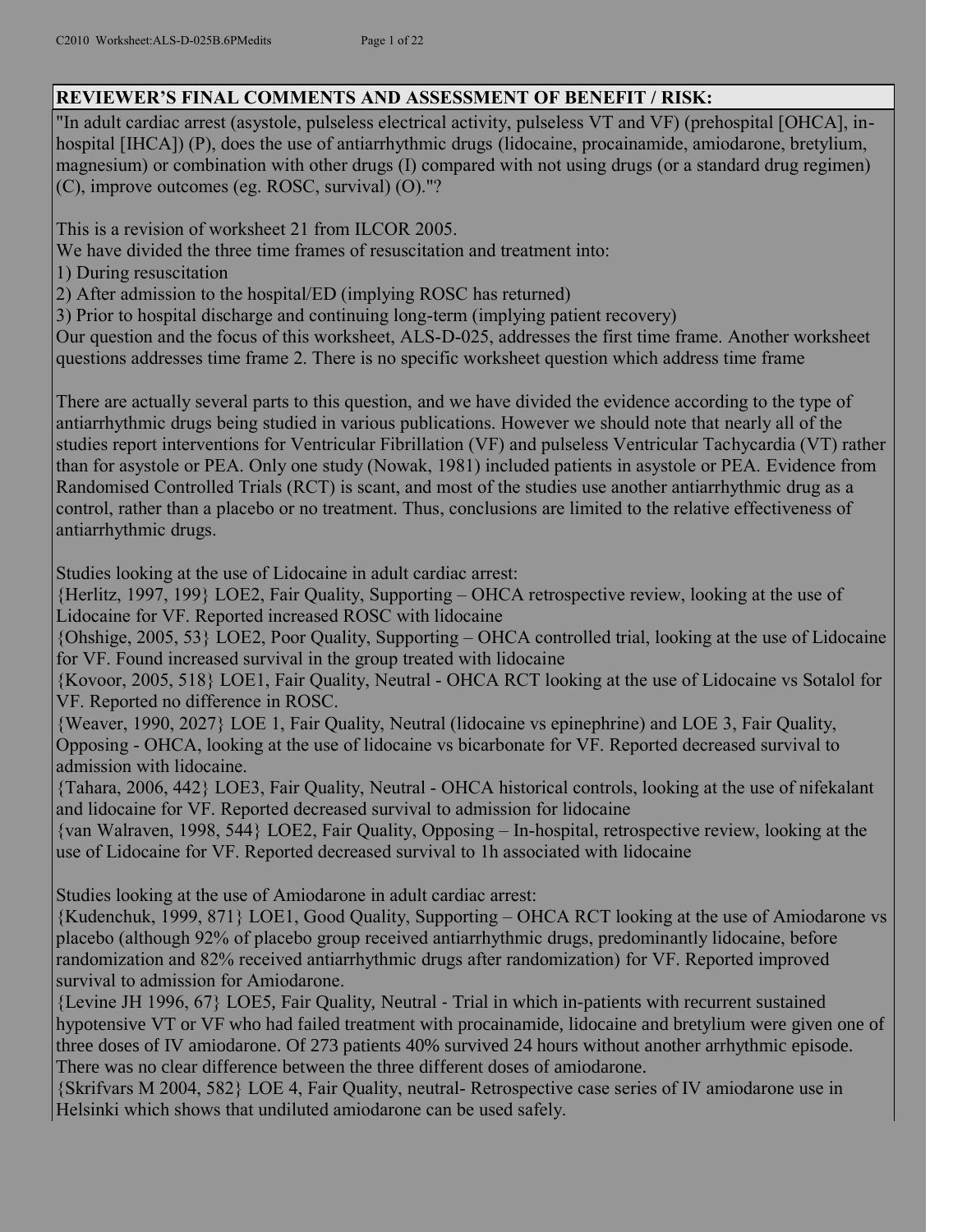{Tomlinson D 2008, 15} LOE 4, Fair Quality, Opposing- Small retrospective case series of patients with hemodynamically tolerated VT in which IV amiodarone terminated VT in 6/41 patients within 20 minutes, and 12/41 within 1 hour.

Studies looking at the use of Magnesium in adult cardiac arrest:

{Allegra, 2001, 245} LOE1, Good Quality, Neutral , {Hassan, 2002, 57} LOE1, Good Quality, Neutral – Prehospital RCT looking at the use of Mg vs placebo for VF Reported no difference in ROSC

{Thel, 1997, 1272} LOE1, Fair Quality, Neutral - ICU, RCT, looking at the use of Mg vs placebo for VF. Reported no difference in ROSC

{Fatovich, 1997, 237} LOE1, Fair Quality, Neutral - ED RCT looking at the use of Mg vs placebo for VF. Reported no difference in ROSC

Studies looking at the use of Bretylium in adult cardiac arrest:

{Nowak, 1981, 404} LOE1, Fair Quality, Supporting – ED RCT, looking at the use of Bretylium vs placebo for all cardiac arrest rhythms. Found improved survival to admission for bretylium

Studies looking at the use of Procainamide & Lidocaine in adult cardiac arrest:

{Gorgels, 1996, 43} LOE5, Fair Quality, Supporting - Inhospital, randomized prospective, looking at the use of Procainamide vs Lidocaine for sustained VT. Reported improved termination of VT with Procainamide. Not all patients were in cardiac arrest.

Studies looking at the use of Procainamide & quinidine in adult cardiac arrest: {Hallstrom, 1991, 1025} LOE4, Fair Quality, Opposing - OHCA , retrospective review, looking at the use of antiarrhythmics for VF. Reported that use of procainamide & quinidine was associated with decreased survival

Studies looking at the use of Bretylium & Lidocaine in adult cardiac arrest: {Haynes, 1981, 353} LOE1, Good Quality, Neutral, {Olson, 1984, 807} LOE2, Good Quality, Neutral – OHCA, randomised trials, looking at the use of Bretylium vs Lidocaine for VF. Reported no difference in survival

Studies looking at the use of Bretylium & Amiodarone in adult cardiac arrest: {Kowey, 1995, 3255} LOE5, Fair Quality, Neutral – Inhospital, prospective trial, looking at the use of Bretylium & Amiodarone for unstable VT or VF. However not all patients were in cardiac arrest. Reported no difference in survival to 48h.

Studies looking at the use of Lidocaine & Amiodarone in adult cardiac arrest: {Dorian, 2002, 884} LOE1, Good Quality, Supporting – OHCA RCT looking at the use of Amiodarone vs Lidocaine for VF Reported improved survival to admission with Amiodarone. {Rea, 2006, 1617} LOE2, Fair Quality, Neutral – Inhospital, retrospective review, looking at the use of Amiodarone vs Lidocaine for VF Reported no difference in survival to 24h {Pollak, 2006, 199} LOE4, Fair Quality, Neutral – Inhospital, retrospective review, looking at the use of Amiodarone vs Lidocaine for VF. Reported no difference in survival. {Somberg, 2002, 853} LOE 1, Fair Quality, Supporting – Inhospital RCT, looking at the use of Amiodarone vs Lidocaine for VT. Reported improved survival to 1h with Amiodarone

Studies looking at the use of Lidocaine-procainamide-bretylium in adult cardiac arrest: {Stiell, 1995, 264} LOE2, Fair Quality, Neutral –Inhospital, retrospective review, looking at the use of antiarrhythmics for VF. Reported increased survival to 1h with procainamide, but no difference compared to patients who did not receive anti arrhythmic drugs with bretylium and lidocaine.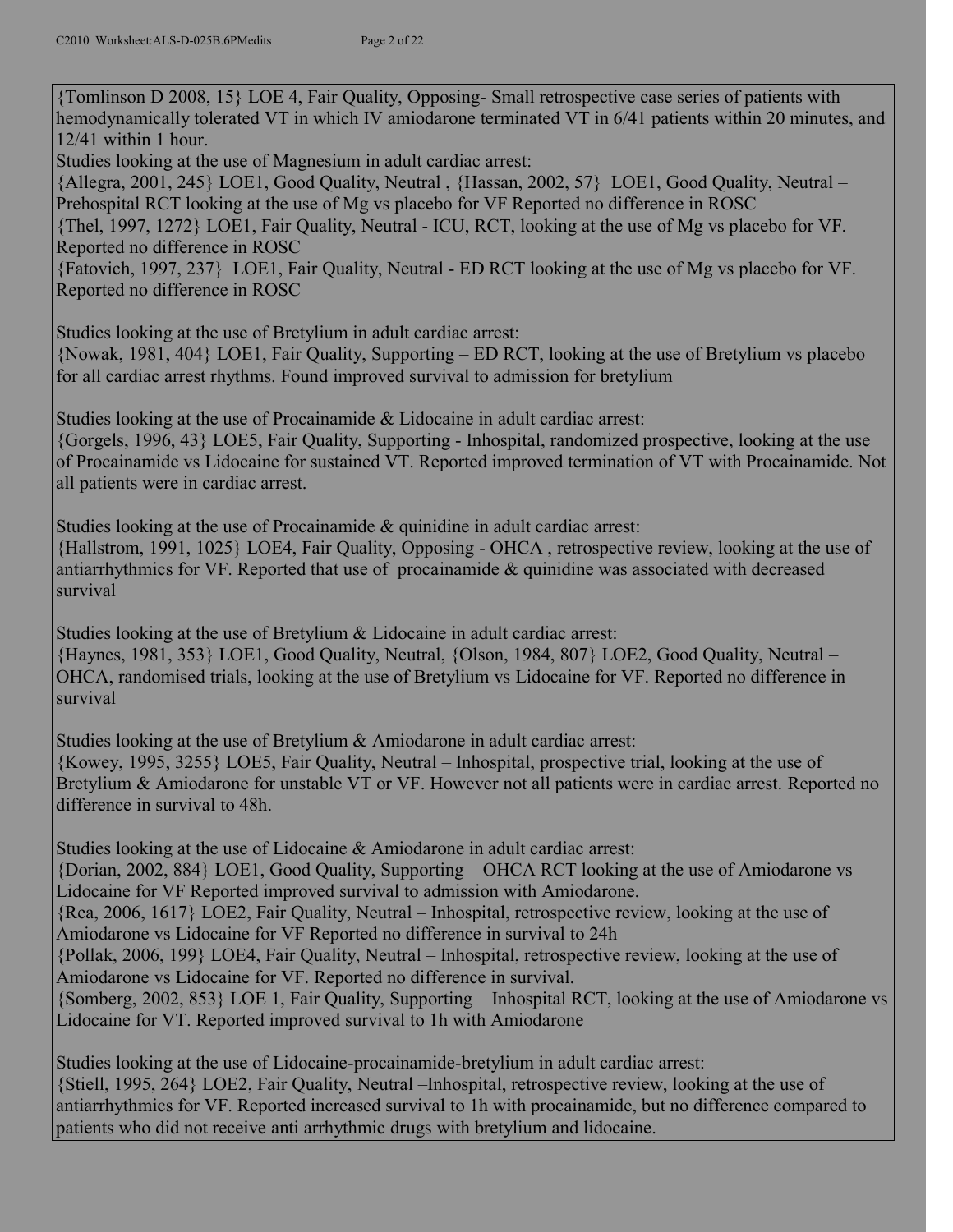{Nademanee, 2000, 742} LOE 5, Fair Quality, Opposing – Inhospital, controlled trial, looking at the use of antiarrhythmics vs sympathetic blockade for prevention of VF. Reported decreased survival with antiarrhythmics compared to sympathetic blockade.

#### **Conclusion**

CONSENSUS ON SCIENCE:

Evidence from two randomized double-blind controlled studies {Kudenchuk, 1999, 871} LOE1, Good Quality and {Dorian, 2002, 884} LOE1, Good Quality, demonstrated improved survival to hospital admission with amiodarone (compared to lidocaine) for patients in refractory VT/VF in the out-of-hospital setting, but no improvement in overall survival.

An additional randomized double-blind controlled trial {Somberg, 2002, 853} LOE1, Fair Quality, demonstrated improved 1 hr survival with amiodarone (compared to lidocaine) for patients in VF and VT, in the in-hospital setting.

Other lower LOE data on amiodarone were generally neutral {Levine JH 1996, 67} LOE5, Fair Quality {Rea, 2006, 1617} LOE2, Fair Quality, {Pollak, 2006, 199} LOE2, Fair Quality.

These trials were performed before the benefits of hypothermia was known, thus they did not incorporate this now proven therapy which improves survival after ROSC. Whether survival to hospital discharge and neurologic survival could be improved with amiodarone and subsequent hypothermia is not known. If that is the case then a stronger argument for amiodarone could be made; if that is not the case then an argument could be made to not give an AAD at all.

With lidocaine, the evidence was mixed and most of the data were from trial with LOE 3 or lower. Evidence from a non-randomised prospective trial, {Ohshige, 2005, 53} LOE2, Poor Quality; showed improved survival to discharge, with lidocaine and epinephrine (compared to epinephrine alone) for patients in VF, in the out-ofhospital setting. A retrospective review, {Herlitz, 1997, 199} LOE2, Fair Quality; demonstrated improved survival to admission, with lidocaine (compared to standard treatment) for patients in VF, in the out-of-hospital setting.

However OHCA studies, {Weaver, 1990, 2027} LOE 3, Fair Quality and {Tahara, 2006, 442} LOE3, Fair Quality; and an inhospital retrospective review, {van Walraven, 1998, 544} LOE2, Fair Quality; suggested decreased survival to admission with lidocaine (compared with bicarbonate, nifekalant or standard treatment respectively) for patients in VF.

Lidocaine was also inferior to amiodarone in 2 studies, {Dorian, 2002, 884} LOE1, Good Quality, and {Somberg, 2002, 853} LOE1, Fair Quality, showing decreased survival to admission and 1h respectively, for patients in VF and VT respectively, in the in-hospital and out-of-hospital setting respectively.

Magnesium underwent 3 randomised placebo controlled trials, {Allegra, 2001, 245} LOE1, Good Quality, {Thel, 1997, 1272} LOE1, Fair Quality and {Fatovich, 1997, 237} LOE1, Fair Quality, and none demonstrated any increase in ROSC, for patients in VF, in the prehospital, Intensive Care Unit and Emergency Department setting respectively.

With Bretylium, evidence from 1 randomized double-blind controlled study {Nowak, 1981, 404} LOE1, Fair Quality, found improved survival to admission with bretylium (compared to placebo) for patients with VF or asystole in the ED setting. Another 2 randomised OOHA trials, {Haynes, 1981, 353} LOE1, Good Quality, Neutral and {Olson, 1984, 807} LOE1, Good Quality; were neutral.

Regarding procainamide, evidence was mixed. Evidence from a randomized prospective trial, {Gorgels, 1996, 43} LOE5, Fair Quality, found procainamide (compared to lidocaine) improved termination of spontaneously occurring monomorphic VT in the in-hospital setting.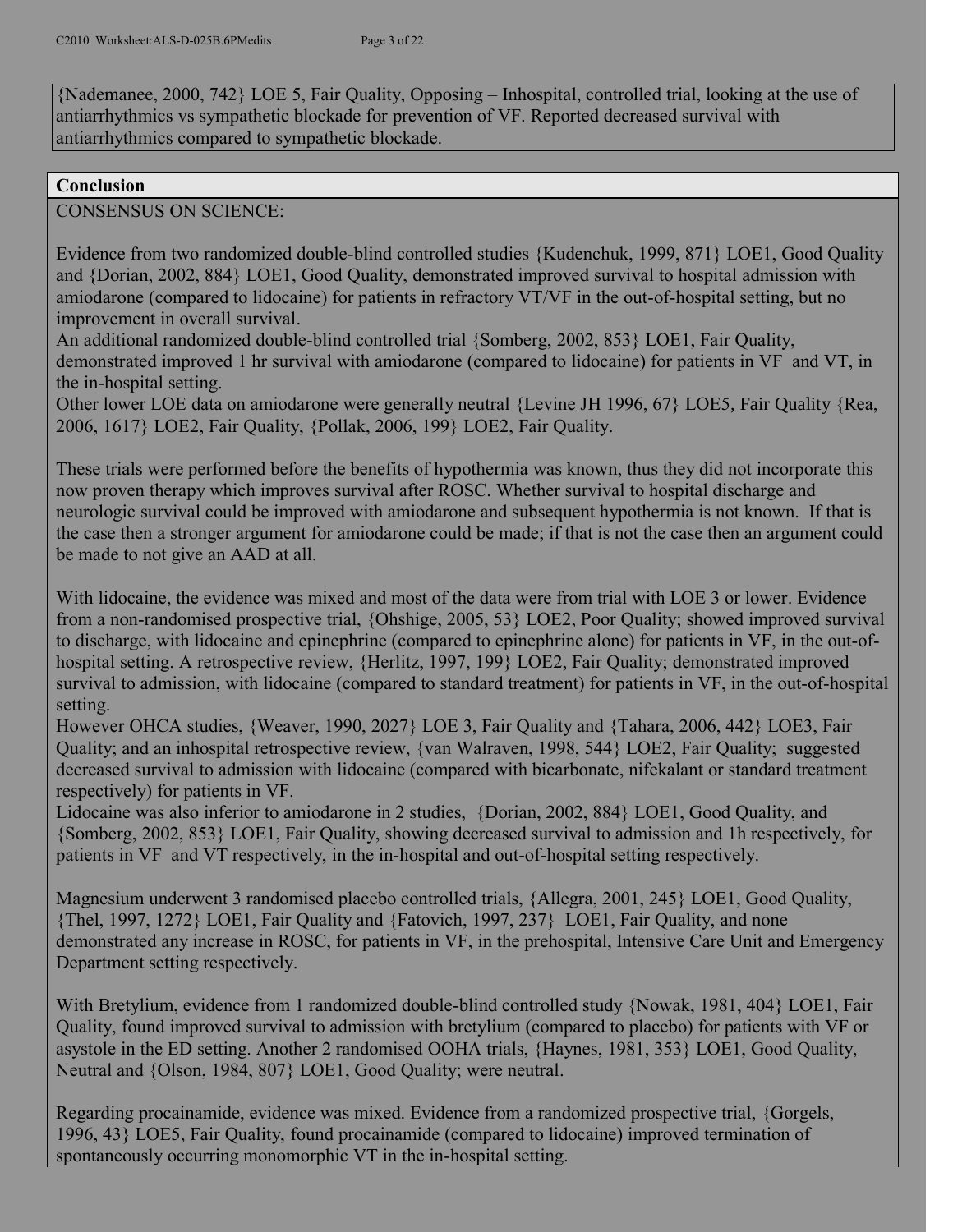Another retrospective review, {Stiell, 1995, 264} LOE2, Fair Quality, found procainamide was associated with increased survival to 1h in patients with VF in an in-hospital setting.

However another retrospective review, {Hallstrom, 1991, 1025} LOE4, Fair Quality, found procainamide and quinidine were associated with decreased survival in patients with VF in an out-of-hospital setting. TREATMENT RECOMMENDATION:

Amiodarone may be considered for those who have refractory VT/VF, defined as VT/VF not terminated by defibrillation, or VT/VF recurrence in out of hospital cardiac arrest or inhospital cardiac arrest. There is inadequate evidence to support or refute the use of lidocaine and other antiarrythmic agents in the same settings.

**Acknowledgements**:

Dr Peter Morley for his inputs

## *Citation List*

Allegra J, Lavery R, Cody R, Birnbaum G, Brennan J, Hartman A, et al. Magnesium sulfate in the treatment of refractory ventricular fibrillation in the prehospital setting. Resuscitation. 2001 Jun; 49 (3):245-9.

**Abstract:** OBJECTIVE: To determine if magnesium sulfate (MgSO(4)) improves outcome in cardiac arrest patients initially in ventricular fibrillation (VF). METHODS: Randomized, prospective, double blind, placebocontrolled, multicenter prehospital trial using 2 g of MgSO(4). Eligible patients were non-traumatic cardiac arrest patients ( $>$  or  $=18$  years of age) presenting in VF. The protocol included those patients refractory to three electroshocks. Epinephrine and either 2 g of MgSO(4) or placebo (normal saline) were then administered. The primary outcome variable was return of spontaneous circulation (ROSC) in the field and a perfusing pulse on arrival at the ED. Secondary endpoints included admission to the hospital (ADMT) and hospital discharge (DISC). IRB approval was obtained at all participating centers. RESULTS: Total 116 patients (58 MgSO(4), 58 placebo) were enrolled during the period from 4/1992 to 10/96 with 109 available. There were no significant differences between the groups in baseline characteristics and times to cardio pulmonary resuscitation (CPR), advanced life support (ALS), and first defibrillation, except for time to study drug administration. There was no significant differences in ROSC (placebo, 18.5%, and MgSO(4), 25.5%, P=0.38), ADMT (placebo rate=16.7%, MgSO(4)=16.4%, P=1.0) or DISC (placebo rate=3.7%, MgSO(4)=3.6%, P=1.0). CONCLUSIONS: We failed to demonstrate that the administration of 2 g of MgSO(4) to prehospital cardiac arrest patients presenting in VF improves short or long term survival. Research Support, Non-U.S. Gov't

LOE1, Good Quality, Neutral , – Prehospital RCT looking at the use of Mg vs placebo for VF Reported no difference in ROSC

Dorian P, Cass D, Schwartz B, Cooper R, Gelaznikas R, Barr A. Amiodarone as compared with lidocaine for shock-resistant ventricular fibrillation. The New England journal of medicine. 2002 Mar 21; 346(12):884-90

**Abstract:** BACKGROUND: Lidocaine has been the initial antiarrhythmic drug treatment recommended for patients with ventricular fibrillation that is resistant to conversion by defibrillator shocks. We performed a randomized trial comparing intravenous lidocaine with intravenous amiodarone as an adjunct to defibrillation in victims of out-of-hospital cardiac arrest. METHODS: Patients were enrolled if they had out-of-hospital ventricular fibrillation resistant to three shocks, intravenous epinephrine, and a further shock; or if they had recurrent ventricular fibrillation after initially successful defibrillation. They were randomly assigned in a double-blind manner to receive intravenous amiodarone plus lidocaine placebo or intravenous lidocaine plus amiodarone placebo. The primary end point was the proportion of patients who survived to be admitted to the hospital. RESULTS: In total, 347 patients (mean [+/-SD] age, 67+/-14 years) were enrolled. The mean interval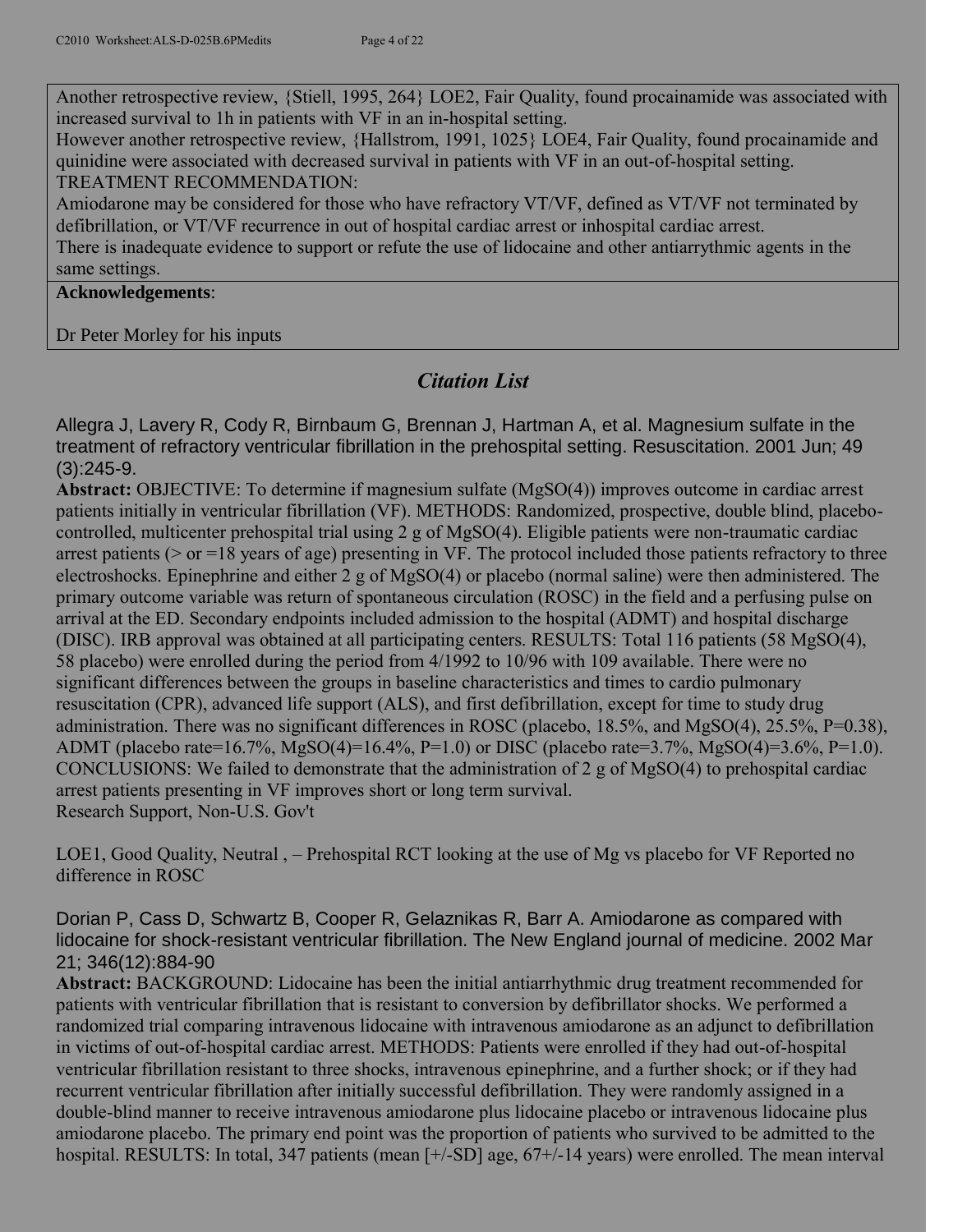between the time at which paramedics were dispatched to the scene of the cardiac arrest and the time of their arrival was 7+/-3 minutes, and the mean interval from dispatch to drug administration was 25+/-8 minutes. After treatment with amiodarone, 22.8 percent of 180 patients survived to hospital admission, as compared with 12.0 percent of 167 patients treated with lidocaine (P=0.009; odds ratio, 2.17; 95 percent confidence interval, 1.21 to 3.83). Among patients for whom the time from dispatch to the administration of the drug was equal to or less than the median time (24 minutes), 27.7 percent of those given amiodarone and 15.3 percent of those given lidocaine survived to hospital admission (P=0.05). CONCLUSIONS: As compared with lidocaine, amiodarone leads to substantially higher rates of survival to hospital admission in patients with shock-resistant out-of-hospital ventricular fibrillation.

Research Support, Non-U.S. Gov't, Sponsored by Wyeth-Ayerst Laboratories

*Randomized double-blind trial comparing amiodarone (n=180) with lidocaine (n=167) for refractory VF/VT demonstrating that amiodarone leads to substantially higher rates of survival to hospital admission. Refractory VF was defined as VF that did not terminate after a series of 3 shocks, epinephrine and fourth shock or VF that recurred after successful defibrillation or VF that occurred for the first time when their initial cardiac arrest rhythm was asystole or PEA. The mean time interval from arrest to drug administration was 25 minutes.The treatment groups had similar clinical profiles. Following administration of amiodarone 22.8% of patients were admitted alive, as compared to 12.0% in the lidocaine group (p=0.009; odds ratio, 2.17). However, there was no difference in survival to hospital discharge. Among the 41 patients who survived to hospital admission after receiving amiodarone, 9 (5 percent of the entire group) survived to hospital discharge, as compared with 5 of the 20 initial survivors in the lidocaine group (3 percent of the entire group, P= 0.34). In addition, there was no placebo group, thus whether amiodarone was beneficial or lidocaine harmful could not be ascertained.*

*LOE 1, good quality, neutral for question which includes all antiarrhythmic drugs, but does show superiority of amidarone over lidocaine, B*

Fatovich DM, Prentice DA, Dobb GJ. Magnesium in cardiac arrest (the magic trial). Resuscitation. 1997 Nov; 35(3):237-41.

**Abstract:** The prognosis of out of hospital cardiac arrest (OHCA) is dismal. Recent reports indicate that high dose magnesium may improve survival. A prospective randomized double blind placebo controlled trial was conducted at the emergency department (ED) of Royal Perth Hospital, a University teaching hospital. Patients with OHCA of cardiac origin received either 5 g MgSO4 or placebo as first line drug therapy. The remainder of their management was standard advanced cardiac life support (ACLS). Study endpoints were: (1) ECG rhythm 2 min after the trial drug; (2) return of spontaneous circulation; (3) survival to leave the ED; (4) survival to leave intensive care; and (5) survival to hospital discharge. Of 67 patients enrolled, 31 received magnesium and 36 placebo. There were no significant differences between groups for all criteria, except that there were significantly more arrests witnessed after arrival of EMS personnel in the magnesium group (11 or 35% vs 4 or 11%). Return of spontaneous circulation occurred in seven (23%) patients receiving magnesium and eight (22%) placebo. Four patients in each group survived to leave the ED and one from the magnesium group survived to hospital discharge. There were no survivors in the placebo group. In this study, the use of high dose magnesium as first line drug therapy for OHCA was not associated with a significantly improved survival. Early defibrillation remains the single most important treatment for ventricular fibrillation (VF). Further studies are required to evaluate the role of magnesium in cardiac and cerebral resuscitation.

LOE1, Fair Quality, Neutral - ED RCT looking at the use of Mg vs placebo for VF. Reported no difference in ROSC

Gorgels AP, van den Dool A, Hofs A, Mulleneers R, Smeets JL, Vos MA, et al. Comparison of procainamide and lidocaine in terminating sustained monomorphic ventricular tachycardia. Am J Cardiol. 1996 Jul 1;78(1):43-6.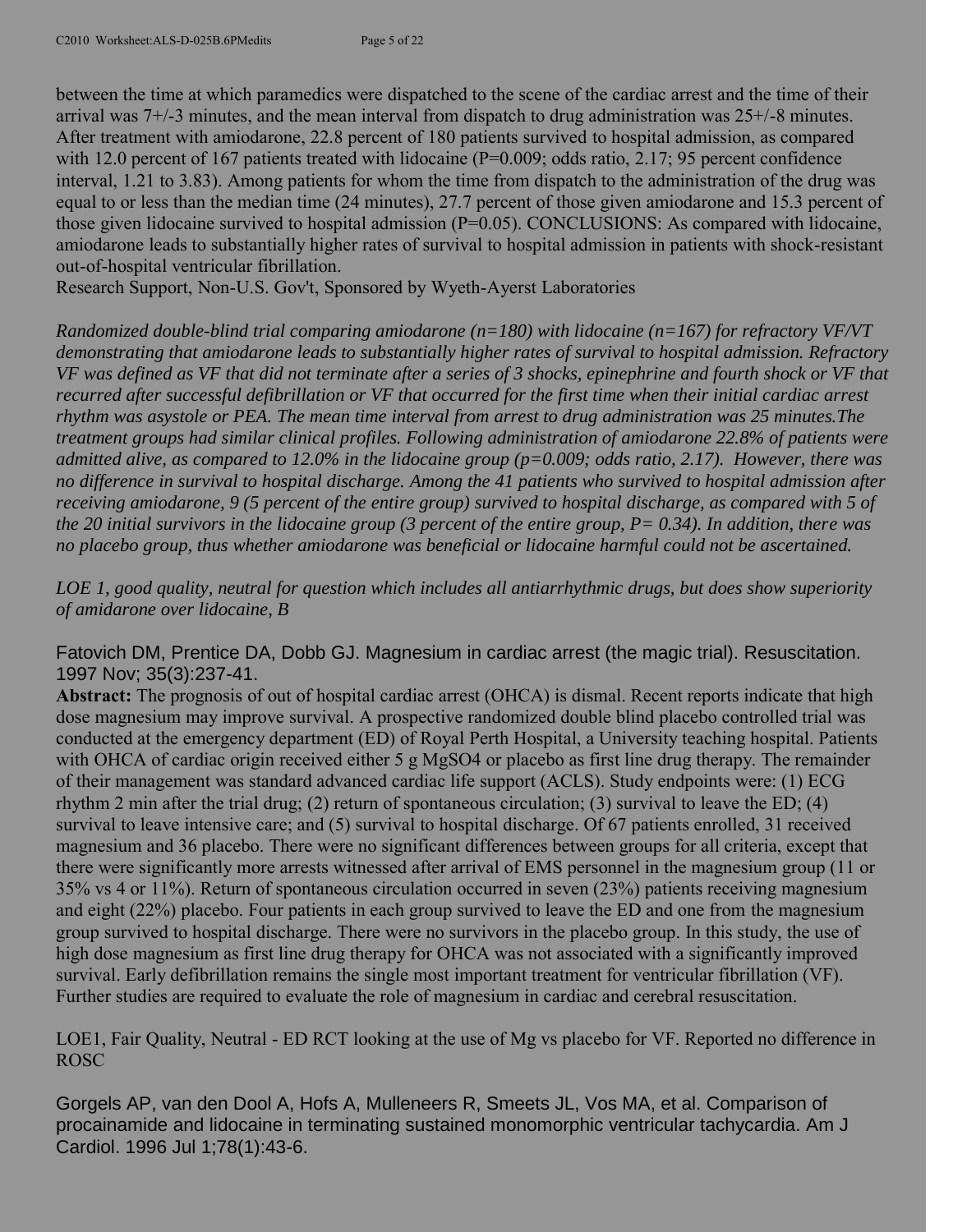**Abstract:** Efficacy of procainamide and lidocaine in terminating spontaneous monomorphic ventricular tachycardia (VT) was assessed in a randomized parallel study. Patients with acute myocardial infarction and those with poor hemodynamic tolerance of VT were excluded. Procainamide 10 mg/kg was given intravenously with an injection speed of 100 mg/min, and lidocaine was administered at an intravenous dose of 1.5 mg/kg in 2 minutes. Fourteen patients were randomized to lidocaine and 15 to procainamide. Termination occurred in 3 of 14 patients after lidocaine and in 12 of 15 patients after procainamide (p <  $0.01$ ). Procainamide stopped 8 of 11 VTs not responding to lidocaine, and lidocaine stopped 1 of 1 not responding to procainamde. Of a total of 41 VT episodes, 4 of 15 responded to lidocaine and 20 of 26 to procainamide (p  $< 10.01$ ). Because of VT recurrences, 16 patients could be studied repeatedly with drugs given in the reversed order. This resulted in a total of 55 trials of 79 drug injections. Lidocaine terminated 6 of 31 VTs and procainamide 38 of 48 (p <  $0.001$ ). The protocol was stopped in 4 cases because of adverse effects. A comparison of the QRS width and QT interval before and at the end of the injection revealed significant lengthening of these values after procainamide but no change after lidocaine. In conclusion, procainamide is superior to lidocaine in terminating spontaneously occurring monomorphic VT.

LOE 5, Fair Quality, Supporting - Inhospital, randomized prospective, looking at the use of Procainamide vs Lidocaine for sustained VT, not cardiac arrest. Reported improved termination of VT with Procainamide.

Hallstrom AP, Cobb LA, Yu BH, Weaver WD, Fahrenbruch CE. An antiarrhythmic drug experience in 941 patients resuscitated from an initial cardiac arrest between 1970 and 1985. Am J Cardiol. 1991 Oct 15;68(10):1025-31.

**Abstract:** Survival rates and antiarrhythmic drug use were determined in 941 consecutive patients resuscitated from prehospital cardiac arrest due to ventricular fibrillation between March 7, 1970, and March 6, 1985. Of these patients, 18.7% were treated for at least a portion of the period with quinidine, 17.5% with procainamide, and 39.4% received no antiarrhythmic agent. Beta blockers were prescribed for 28.3% of the patients. Unadjusted comparisons of survival estimates showed dramatically lower survival rates for patients who received antiarrhythmic drugs independent of beta-blocker therapy and significantly improved survival for patients receiving beta-blocker therapy independent of antiarrhythmic use. Patients for whom antiarrhythmic therapy was prescribed also had more adverse baseline risk factors, whereas patients taking beta blockers had fewer such risk factors. After adjustment for these baseline risk factors, the use of antiarrhythmics was weakly (p less than 0.09) associated with worsened survival; 2-year survival for procainamide-treated patients was 30% and quinidine-treated patients 55% ( $p = 0.003$ ). Beta-blocker therapy was associated with improved ( $p$ ) less than 0.001) survival. Thus, although neither procainamide nor quinidine appear to have had a benefit on mortality, the effect of procainamide appears to be significantly worse than that of quinidine. The use of antiarrhythmic drug therapy in patients resuscitated from prehospital ventricular fibrillation should be regarded as not only unproved, but potentially hazardous, and should probably be restricted to testing in randomized clinical trials.

LOE4, Fair Quality, Opposing - OHCA , retrospective review, looking at the use of antiarrhythmics for VF. Reported that use of procainamide  $\&$  quinidine was associated with decreased survival

Hassan TB, Jagger C, Barnett DB. A randomised trial to investigate the efficacy of magnesium sulphate for refractory ventricular fibrillation. Emerg Med J. 2002 Jan;19(1):57-62. **Abstract:** BACKGROUND: Ventricular fibrillation (VF) remains the most salvageable rhythm in patients suffering a cardiopulmonary arrest (CA). However, outcome remains poor if there is no response to initial defibrillation. Some evidence suggests that intravenous magnesium may prove to be an effective antiarrhythmic agent in such circumstances. STUDY HYPOTHESIS: Intravenous magnesium sulphate given early in the resuscitation phase for patients in refractory VF (VF after 3 DC shocks) or recurring VF will significantly improve their outcome, defined as a return of spontaneous circulation (ROSC) and discharge from hospital alive. DESIGN: A randomised, double blind, placebo controlled trial. Pre-defined primary and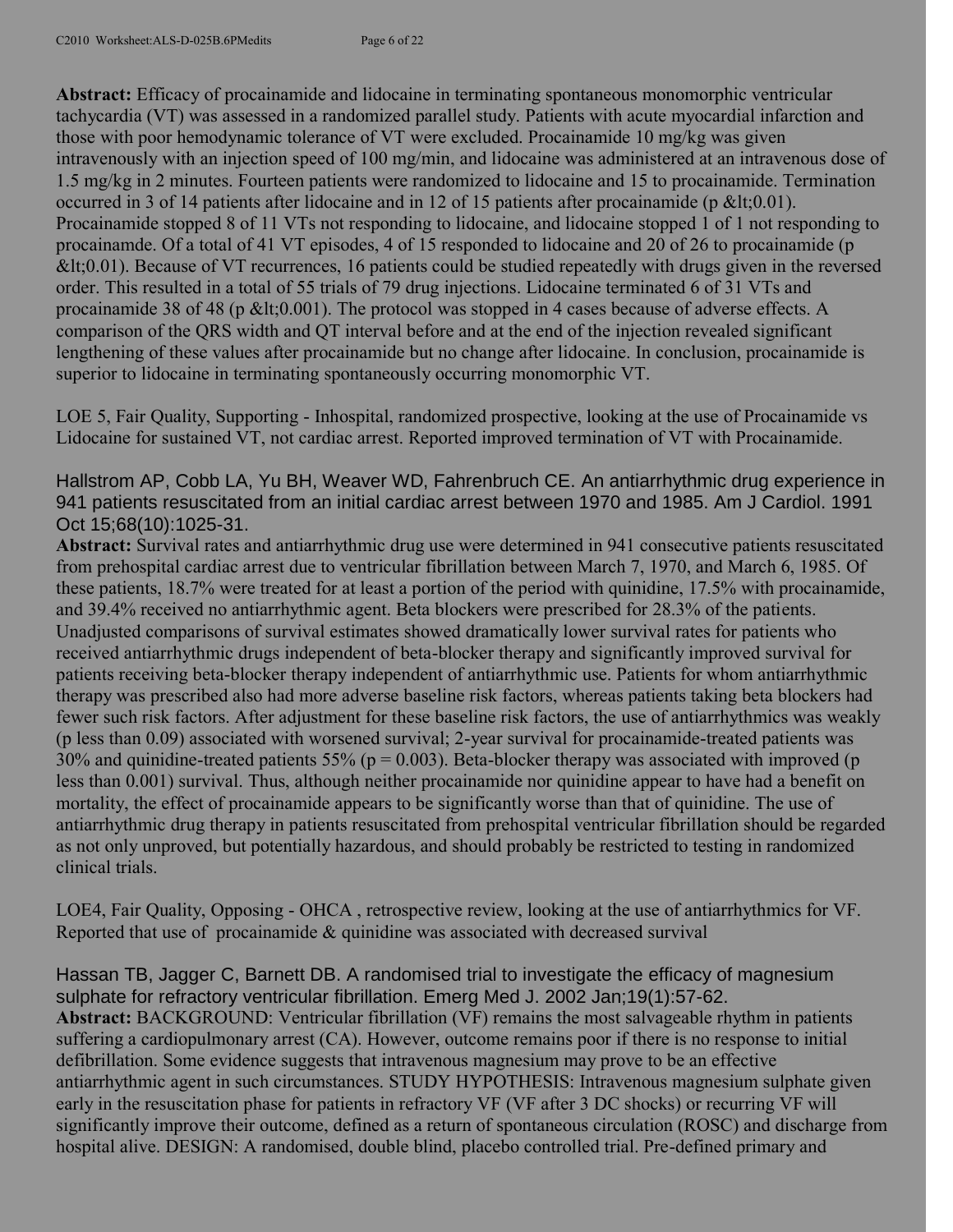secondary endpoints were ROSC at the scene or in accident and emergency (A&E) and discharge from hospital alive respectively. SETTING, PARTICIPANTS, AND INTERVENTION: Patients in CA with refractory or recurrent VF treated in the prehospital phase by the county emergency medical services and/or in the A&E department. One hundred and five patients with refractory VF were recruited over a 15 month period and randomised to receive either 2-4 g of magnesium sulphate or placebo intravenously. RESULTS: Fifty two patients received magnesium treatment and 53 received placebo. The two groups were matched for most parameters including sex, response time for arrival at scene and airway interventions. There were no significant differences between magnesium and placebo for ROSC at the scene or A&E (17% v 13%). The 4% difference had 95% confidence intervals (CI) ranging from -10% to +18%. For patients being alive to discharge from hospital (4% v 2%) the difference was 2% (95% CI -7% to +11%). After adjustment for potential confounding variables (age, witnessed arrest, bystander cardiopulmonary resuscitation and system response time), the odds ratio (95% CI) for ROSC in patients treated with magnesium as compared with placebo was 1.69 (0.54 to 5.30). CONCLUSION: Intravenous magnesium given early in patients suffering CA with refractory or recurrent VF did not significantly improve the proportion with a ROSC or who were discharged from hospital alive.

Research Support, Non-U.S. Gov't

LOE1, Good Quality, Neutral – Prehospital RCT looking at the use of Mg vs placebo for VF Reported no difference in ROSC

Haynes RE, Chinn TL, Copass MK, Cobb LA. Comparison of bretylium tosylate and lidocaine in management of out of hospital ventricular fibrillation: a randomized clinical trial. Am J Cardiol. 1981 Aug;48(2):353-6.

**Abstract:** Bretylium tosylate was compared with lidocaine hydrochloride as initial drug therapy in 146 victims of out of hospital ventricular fibrillation in a randomized blinded trial. An organized rhythm was achieved in 89 and 93 percent and a stable perfusing rhythm in 58 and 60 percent of the patients who received bretylium and lidocaine, respectively. After initiation of advanced life support, an organized rhythm was first established after an average of 10.4 minutes and 10.6 minutes in the two respective groups, requiring an average of 2.8 defibrillatory shocks in those who received bretylium and 2.4 in the lidocaine-treated patients. Comparable numbers of patients were discharged from the hospital: 34 percent of those given bretylium and 26 percent of the patients whose initial therapy was lidocaine. No instance of chemical defibrillation was observed with either drug. In this study, bretylium afforded neither significant advantage nor disadvantage compared with lidocaine in the initial management of ventricular fibrillation. Research Support, U.S. Gov't, P.H.S.

LOE1, Good Quality, Neutral, – OHCA, randomised trial, looking at the use of Bretylium vs Lidocaine for VF. Reported no difference in survival

Herlitz J, Ekstrom L, Wennerblom B, Axelsson A, Bang A, Lindkvist J, et al. Lidocaine in out-ofhospital ventricular fibrillation. Does it improve survival? Resuscitation. 1997 Jan;33(3):199-205. **Abstract:** BACKGROUND: A large proportion of cardiac arrests outside hospital are caused by ventricular fibrillation. Although it is frequently used, the exact role for treatment with lidocaine in these patients remains to be determined. AIM: To describe the proportion of patients with witnessed out-of-hospital cardiac arrest found in ventricular fibrillation who survived and were discharged from hospital in relation to whether they were treated with lidocaine prior to hospital admission. Patients and treatment: All the patients with out-ofhospital cardiac arrest found in ventricular fibrillation in Goteborg between 1980 and 1992 in whom cardiopulmonary resuscitation (CPR) was initiated by our emergency medical service (EMS). During the observation period, some of the EMS staff were authorized to give medication and some were not. RESULTS: In all, 1,360 patients were found in ventricular fibrillation, with detailed information being available in 1,212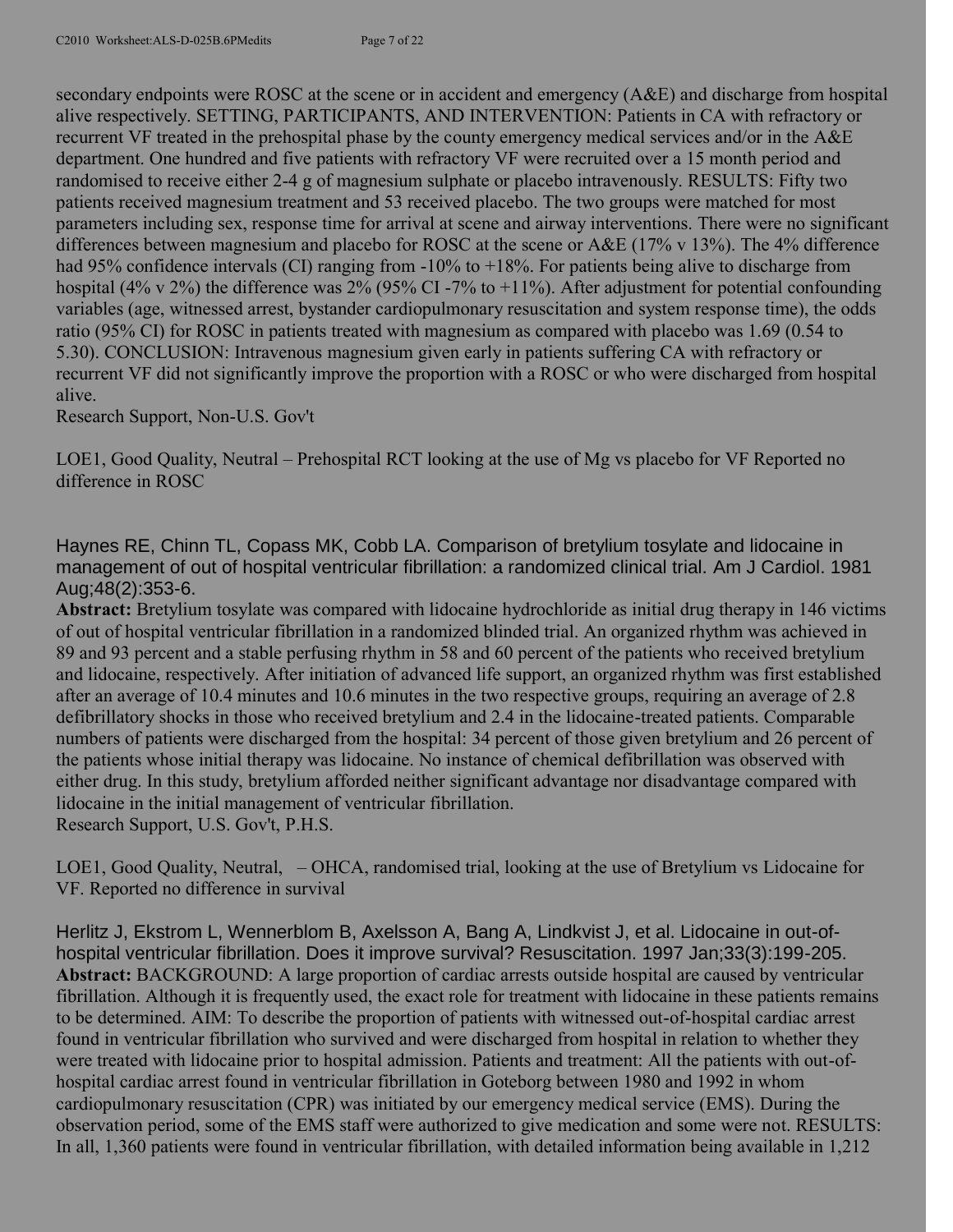cases (89%). Lidocaine was given in 405 of these cases (33%). Among patients with sustained ventricular fibrillation, those who received lidocaine had a return of spontaneous circulation (ROSC) more frequently ( $P <$ 0.001) and were hospitalized alive more frequently (38% vs.  $18\%$ ,  $P < 0.01$ ). However, the rate of discharge from hospital did not significantly differ between the two groups. Among patients who were converted to a pulse-generating rhythm, those who received lidocaine on that indication were more frequently alive than those who did not receive such treatment (94% vs.  $84\%$ ; P < 0.05). However, the rate of discharge did not significantly differ between the two groups. CONCLUSION: In a retrospective analysis comparing patients who received lidocaine with those who did not in sustained ventricular fibrillation and after conversion to a pulse-generating rhythm, such treatment was associated with a higher rate at ROSC and hospitalization but was not associated with an increased rate of discharge from hospital. Research Support, Non-U.S. Gov't

LOE 2, Fair Quality, Supporting –*A retrospective study of the use of lidocaine in cardiac arrest. There was an inherent bias in who received lidocaine in this study because only ambulances with nurses on board could give lidocaine in the field. Yet the patients receiving lidocaine were more likely to survive to hospital admission, but not to hospital discharge.*

### **Herlitz, J, Gunnarsson J, Engdahl J, et al Factors associated with survival to hospital discharge among patients hospitalized alive after out of hospital cardiac arrest: change in outcome over 20 years in the community of Goteborg, Sweden. Heart 2003. 89: 25-30.**

OBJECTIVE: To describe the change in survival and factors associated with survival during a 20 year period among patients suffering from out of hospital cardiac arrest and being hospitalised alive. PATIENTS: All patients hospitalised alive in the community of Goteborg after out of hospital cardiac arrest between 1 October 1980 and 1 October 2000 were included. METHODS: Patient data were prospectively computerised with regard to factors at resuscitation. Data on medical history and hospitalisation were retrospectively recorded. Patients were divided into two groups (the first and second 10 year periods). SETTING: Community of Goteborg, Sweden. RESULTS: 5505 patients suffered from cardiac arrest during the time of the survey. Among them 1310 patients (24%) were hospitalised alive. Survival (discharged alive) was 37.5% during the first part and 35.1% during the second part (NS). The following were independent predictors of an increased chance of survival: ventricular fibrillation/tachycardia as the first recorded rhythm (odds ratio (OR) 3.46, 95% confidence interval (CI) 2.36 to 5.07); witnessed arrest (OR 2.50, 95% CI 1.52 to 4.10); bystander initiated cardiopulmonary resuscitation (OR 2.00, 95% CI 1.42 to 2.80); the patient being conscious on admission to hospital (OR 6.43, 95% CI 3.61 to 11.45); sinus rhythm on admission to hospital (OR 1.53, 95% CI 1.12 to 2.10); and treatment with lidocaine in the emergency department (OR 1.64, 95% CI 1.16 to 2.31). The following were independent predictors of a low chance of survival: age > 70 years (median) (OR 0.65, 95% CI 0.47 to 0.88); atropine required in the emergency department (OR 0.35, 95% CI 0.16 to 0.75); and chronic treatment with diuretics before hospital admission (OR 0.59, 95% CI 0.43 to 0.81). CONCLUSION: There was no improvement in survival over time among initial survivors of out of hospital cardiac arrest during a 20 year period. Major indicators for an increased chance of survival were initial ventricular fibrillation/tachycardia, bystander cardiopulmonary resuscitation, arrest being witnessed, and the patient being conscious on admission. Major indicators for a lower chance were high age, requirement for atropine in the emergency department, and chronic treatment with diuretics before cardiac arrest.

*20 year retrospective review of survival in cardiac arrest. In multivariate analysis those give lidocaine in the ED had an improvement in survival (odds ratio of 1.64; 95% CI of 1.12 to 2.10).*

*LOE 2, ,retrospective, fair quality, supportive C*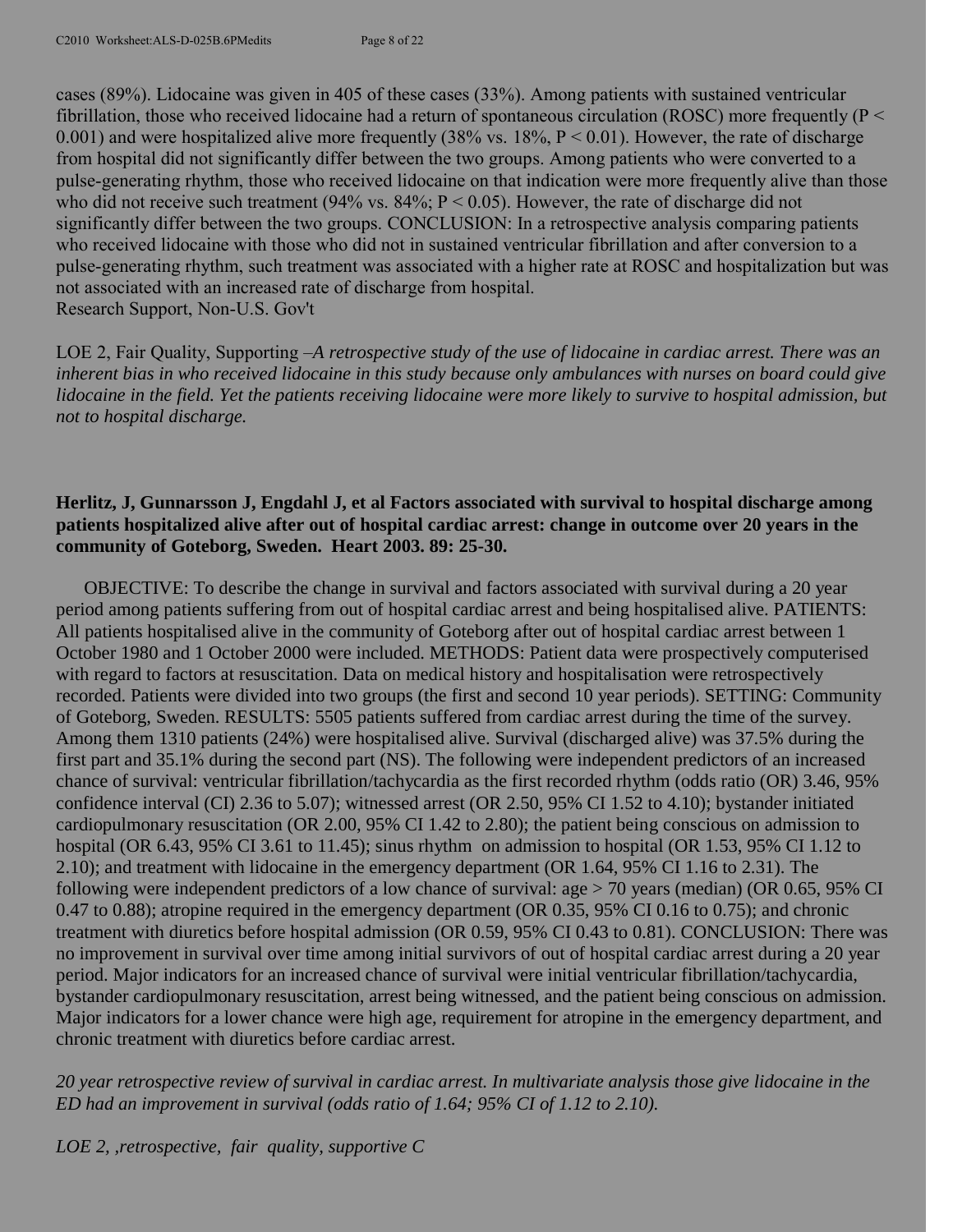Kovoor P, Love A, Hall J, Kruit R, Sadick N, Ho D, et al. Randomized double-blind trial of sotalol versus lignocaine in out-of-hospital refractory cardiac arrest due to ventricular tachyarrhythmia. Internal medicine journal. 2005 Sep;35(9):518-25.

**Abstract:** AIM: We aimed to compare the efficacy of sotalol versus lignocaine for the treatment of patients with out-of-hospital ventricular fibrillation refractory to  $>$  or  $=$  4 defibrillatory shocks. BACKGROUND: The outcome of patients in ventricular fibrillation refractory to  $>$  or  $=$  4 defibrillatory shocks is poor. In a previous randomized trial, sotalol was superior to lignocaine for acute termination of ventricular tachycardia not causing loss of consciousness. METHODS: Patients of the Ambulance Service of New South Wales treated by paramedics with continued ventricular fibrillation despite standard resuscitation and  $>$  or  $=$  4 defibrillatory monophasic shocks were eligible. Drug doses were sotalol 100 mg or lignocaine 100 mg, given as i.v. boluses. A further 2 min of cardiopulmonary resuscitation was given and then defibrillation was repeated twice. If this failed, half the initial dose of the trial drug was repeated and a further  $>$  or  $=$  2 shocks were given. RESULTS: Sixty patients were randomized to sotalol and 69 randomized to lignocaine. There was no significant difference between the two groups in the clinical characteristics of the patients or in the number of shocks received. Outcomes in the sotalol and lignocaine groups were survival to hospital admission in 7 (12%) and 16 (23%), respectively (P = 0.09), and survival to hospital discharge in 2 (3%) and 5 (7%), respectively (P = 0.33). CONCLUSIONS: Sotalol is not superior to lignocaine for treatment of ventricular fibrillation refractory to multiple shocks. The overall outcome of this group of patients is poor regardless of the pharmacological intervention (lignocaine or sotalol).

Research Support, Non-U.S. Gov't

LOE1, Fair Quality, Neutral – Small OHCA RCT looking at the use of Lidocaine vs Sotalol for VF. Reported no difference in ROSC.

Kowey PR, Levine JH, Herre JM, Pacifico A, Lindsay BD, Plumb VJ, et al. Randomized, double-blind comparison of intravenous amiodarone and bretylium in the treatment of patients with recurrent, hemodynamically destabilizing ventricular tachycardia or fibrillation. The Intravenous Amiodarone Multicenter Investigators Group. Circulation. 1995 Dec 1;92(11):3255-63.

**Abstract:** BACKGROUND: After several days of loading, oral amiodarone, a class III antiarrhythmic, is highly effective in controlling ventricular tachyarrhythmias; however, the delay in onset of activity is not acceptable in patients with immediately life-threatening arrhythmias. Therefore, an intravenous form of therapy is advantageous. This study was designed to compare the safety and efficacy of a high and a low dose of intravenous amiodarone with bretylium, the only approved class III antiarrhythmic agent. METHODS AND RESULTS: A total of 302 patients with refractory, hemodynamically destabilizing ventricular tachycardia or ventricular fibrillation were enrolled in this double-blind trial at 82 medical centers in the United States. They were randomly assigned to therapy with intravenous bretylium (4.7 g) or intravenous amiodarone administered in a high dose (1.8 g) or a low dose (0.2 g). The primary analysis, arrhythmia event rate during the first 48 hours of therapy, showed comparable efficacy between the bretylium group and the high- dose (1000 mg/24 h) amiodarone group that was greater than that of the low-dose (125 mg/24 h) amiodarone group. Similar results were obtained in the secondary analyses of time to first event and the proportion of patients requiring supplemental infusions. Overall mortality in the 48- hour double-blind period was 13.6% and was not significantly different among the three treatment groups. Significantly more patients treated with bretylium had hypotension compared with the two amiodarone groups. More patients remained on the 1000-mg amiodarone regimen than on the other regimens. CONCLUSIONS: Bretylium and amiodarone appear to have comparable efficacies for the treatment of highly malignant ventricular arrhythmias. Bretylium use, however, may be limited by a high incidence of hypotension.

LOE5, Fair Quality, Neutral – Inhospital, prospective trial, looking at the use of Bretylium & Amiodarone for unstable VT or VF. However not all patients were in cardiac arrest. Reported no difference in survival to 48h.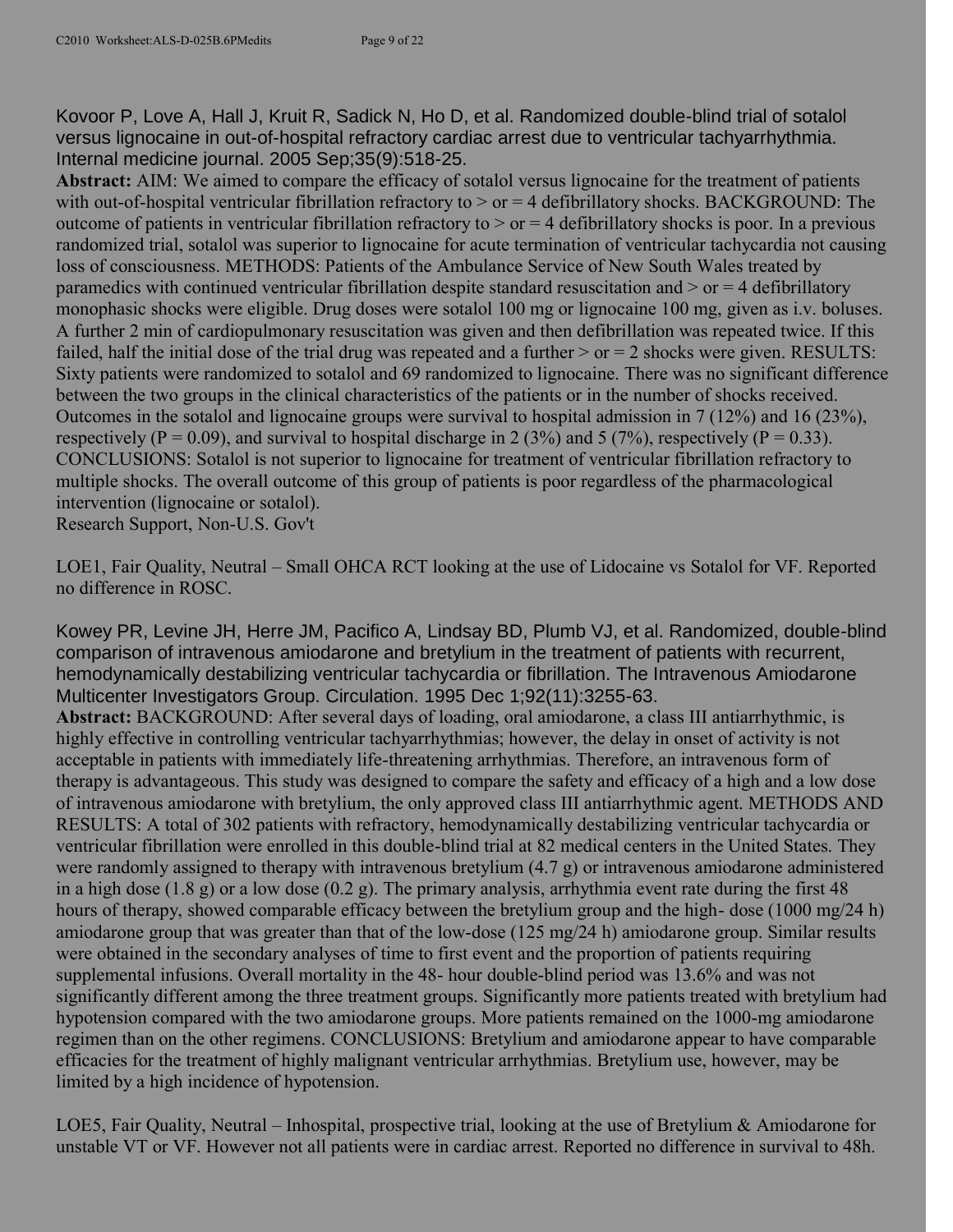.

Kudenchuk PJ, Cobb LA, Copass MK, Cummins RO, Doherty AM, Fahrenbruch CE, et al. Amiodarone for resuscitation after out-of-hospital cardiac arrest due to ventricular fibrillation. The New England journal of medicine. 1999 Sep 16;341(12):871-8

**Abstract:** BACKGROUND: Whether antiarrhythmic drugs improve the rate of successful resuscitation after out-of-hospital cardiac arrest has not been determined in randomized clinical trials. METHODS: We conducted a randomized, double-blind, placebo-controlled study of intravenous amiodarone in patients with out-ofhospital cardiac arrest. Patients who had cardiac arrest with ventricular fibrillation (or pulseless ventricular tachycardia) and who had not been resuscitated after receiving three or more precordial shocks were randomly assigned to receive 300 mg of intravenous amiodarone (246 patients) or placebo (258 patients). RESULTS: The treatment groups had similar clinical profiles. There was no significant difference between the amiodarone and placebo groups in the duration of the resuscitation attempt  $(42+/16.4$  and  $43+/16.3$  minutes, respectively), the number of shocks delivered (4+/-3 and 6+/-5), or the proportion of patients who required additional antiarrhythmic drugs after the administration of the study drug (66 percent and 73 percent). More patients in the amiodarone group than in the placebo group had hypotension (59 percent vs. 48 percent, P=0.04) or bradycardia (41 percent vs. 25 percent, P=0.004) after receiving the study drug. Recipients of amiodarone were more likely to survive to be admitted to the hospital (44 percent, vs. 34 percent of the placebo group; P=0.03). The benefit of amiodarone was consistent among all subgroups and at all times of drug administration. The adjusted odds ratio for survival to admission to the hospital in the amiodarone group as compared with the placebo group was 1.6 (95 percent confidence interval, 1.1 to 2.4; P=0.02). The trial did not have sufficient statistical power to detect differences in survival to hospital discharge, which differed only slightly between the two groups. CONCLUSIONS: In patients with out-of-hospital cardiac arrest due to refractory ventricular arrhythmias, treatment with amiodarone resulted in a higher rate of survival to hospital admission. Whether this benefit extends to survival to discharge from the hospital merits further investigation. Research Support, Non-U.S. Gov't, Supported by the Medic One Foundation and by a grant from Wyeth– Ayerst Laboratories

LOE1, Good Quality, Supporting *Double-blind randomized controlled trial of amiodarone vs placebo in OOH VT or VF arrest resistant to 3 defibrillatory shocks. This study demonstrated an improved survival to hospital admission in patients administered amiodarone compared to placebo. Baseline characteristics of the 2 groups were similar (amiodarone n=246, placebo n=258).Elapsed time from arrest to amiodarone administration averaged 21.4 minutes. Post-ROSC hypotension or bradycardia were more frequent in the amiodarone group. Odds ratio favoring amiodarone for hospital admission was 1.6 (p=0.02). There was no difference in survival to hospital discharge (13.4 to 13.2%).*

Levine JH,. Intravenous amiodarone for recurrent sustained hypotensive ventricular tachyarrhythmias. Intravenous Amiodarone Multicenter Trial Group. J. Am. Coll. Cardiol. 1996; 27: 67-75.

OBJECTIVES. We sought to determine the response rate and safety of intravenous amiodarone in patients with ventricular tachyarrhythmias refractory to standard therapies. BACKGROUND. Numerous small retrospective reports suggest a response of refractory ventricular tachyarrhythmias to intravenous amiodarone, yet no controlled prospective trials exist. METHODS. Two hundred seventy-three patients with recurrent hypotensive ventricular tachyarrhythmias refractory to lidocaine, procainamide and bretylium were randomized to receive one of three doses of intravenous amiodarone: 525, 1,050 or 2,100 mg/24 h (mean [+/- SE] dose 743.7 +/- 418.7, 1,175.2 +/- 483.7, 1,921.2 +/- 688.8 mg, respectively) by continuous infusion over 24 h. RESULTS. Of the 273 patients, 110 (40.3% response rate) survived 24 h without another hypotensive ventricular tachyarrhythmic event while being treated with intravenous amiodarone as a single agent (primary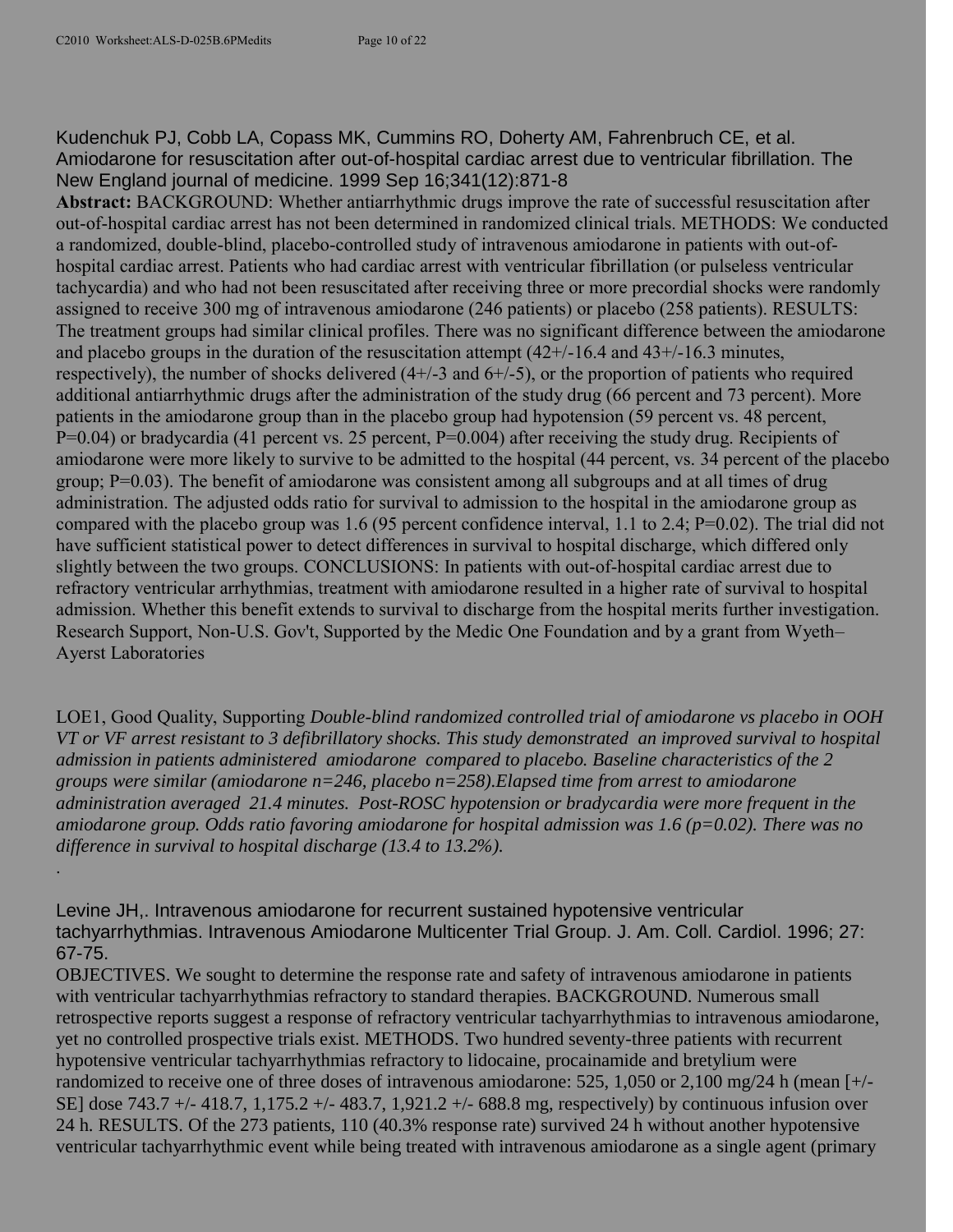end point). A significant difference in the time to first recurrence of ventricular tachyarrhythmia (post hoc analysis) over the first 12 h was observed when the combined 1,050- and 2,100-mg dose groups were compared with the 525-mg dose group ( $p = 0.046$ ). The number of supplemental (150 mg) infusions of intravenous amiodarone (given for breakthrough destabilizing tachyarrhythmias) during hours 0 to 6 (prespecified secondary end point) was significantly greater in the 525-mg dose group than in the 2,100-mg dose group (1.09 +/- 1.57 vs.  $0.51$  +/- 0.97, p = 0.0043). However, there was no clear dose-response relation observed in this trial with respect to success rates (primary end point), time to first recurrence of tachyarrhythmia (post hoc analysis) or mortality (secondary end point) over 24 h. CONCLUSIONS. Intravenous amiodarone is a relatively safe therapy for ventricular tachyarrhythmias refractory to other medications.

LOE5, Fair Quality, Neutral - Trial in which in-patients with recurrent sustained hypotensive VT or VF who had failed treatment with procainamide, lidocaine and bretylium were given one of three doses of IV amiodarone. Of 273 patients 40% survived 24 hours without another arrhythmic episode. There was no clear difference between the three different doses of amiodarone.

Nademanee K, Taylor R, Bailey WE, Rieders DE, Kosar EM. Treating electrical storm : sympathetic blockade versus advanced cardiac life support-guided therapy. Circulation. 2000 Aug 15;102(7):742- 7.

**Abstract:** BACKGROUND: Electrical storm (ES), defined as recurrent multiple ventricular fibrillation (VF) episodes, often occurs in patients with recent myocardial infarction. Because treating ES according to the Advanced Cardiac Life Support (ACLS) guidelines yields a poor outcome, we evaluated the efficacy of sympathetic blockade in treating ES patients and compared their outcome with that of patients treated according to the ACLS guidelines. METHODS AND RESULTS: Forty-nine patients (36 men, 13 women, mean age 57+/-10 years) who had ES associated with a recent myocardial infarction were separated into 2 groups. Patients in group 1 (n=27) received sympathetic blockade treatment: 6 left stellate ganglionic blockade, 7 esmolol, and 14 propranolol. Patients in group 2 (n=22) received antiarrhythmic medication as recommended by the ACLS guidelines. Patient characteristics were similar in the 2 groups. The 1-week mortality rate was higher in group 2: 18 (82%) of the 22 patients died, all of refractory VF; 6 (22%) of the 27 group 1 patients died, 3 of refractory VF (P<0.0001). Patients who survived the initial ES event did well over the 1-year followup period: Overall survival in group 1 was 67%, compared with 5% in group 2 (P<0.0001). CONCLUSIONS: Sympathetic blockade is superior to the antiarrhythmic therapy recommended by the ACLS guidelines in treating ES patients. Our study emphasizes the role of increased sympathetic activity in the genesis of ES. Sympathetic blockade-not class 1 antiarrhythmic drugs-should be the treatment of choice for ES.

LOE 5, Fair Quality, Opposing – Inhospital, controlled trial, looking at the use of antiarrhythmics vs sympathetic blockade for prevention of VF. Reported decreased survival with antiarrhythmics compared to sympathetic blockade.

Nowak RM, Bodnar TJ, Dronen S, Gentzkow G, Tomlanovich MC. Bretylium tosylate as initial treatment for cardiopulmonary arrest: randomized comparison with placebo. Annals of emergency medicine. 1981 Aug;10(8):404-7.

**Abstract:** To evaluate the therapeutic effectiveness of intravenous bretylium tosylate as a first-line drug for patients in cardiopulmonary arrest, a randomized, double-blind study was conducted, comparing bretylium with a normal saline placebo. Fifty-nine patients presenting to the emergency department with cardiopulmonary arrest due mainly to ventricular fibrillation or asystole initially received either bretylium (10 mg/kg) or placebo in a rapid intravenous bolus and were then otherwise treated according to standard American Heart Association guidelines. If ventricular fibrillation or asystole persisted, a second bolus of bretylium or normal saline was given after 20 minutes. Thirty-five percent of patients presenting with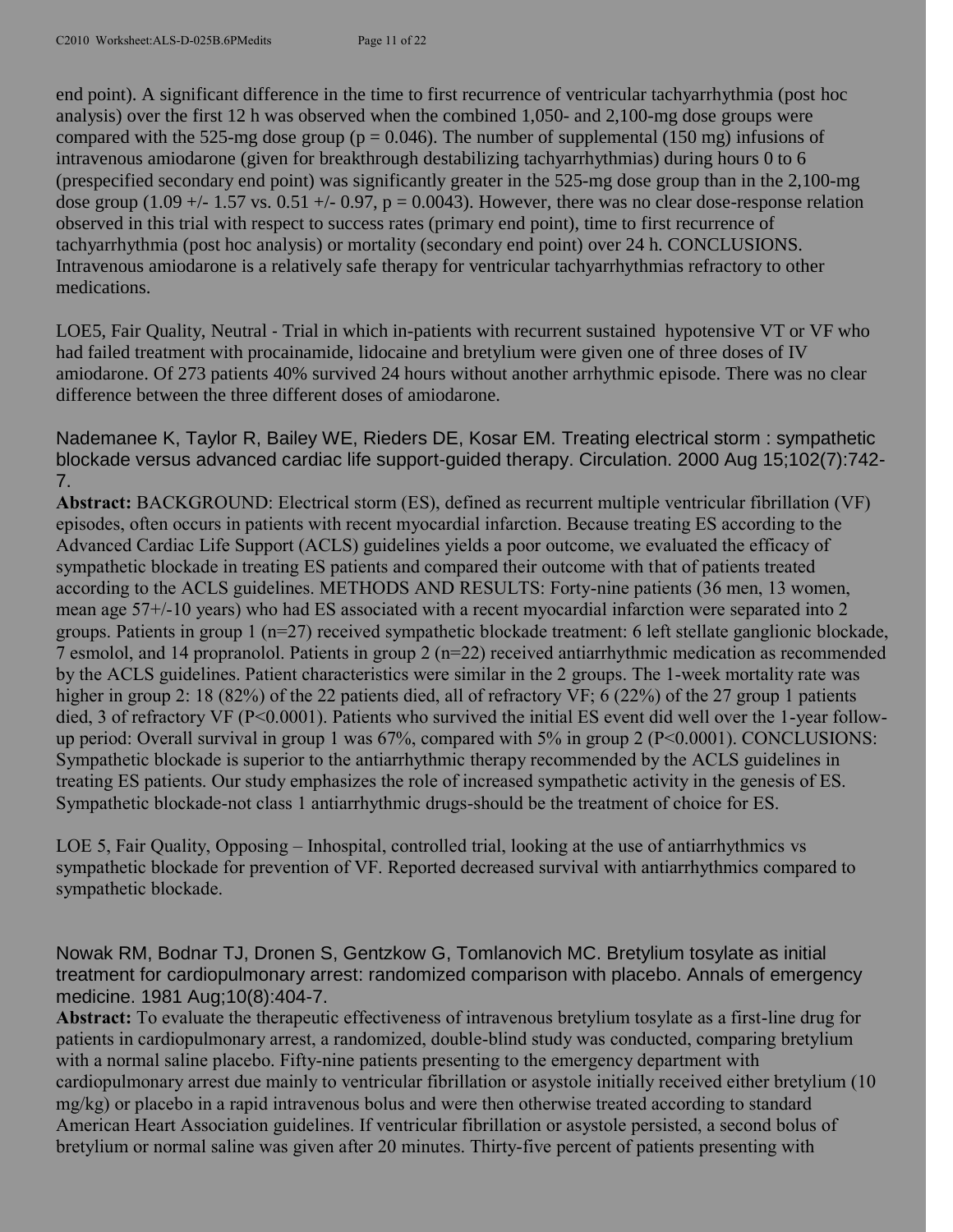ventricular fibrillation or asystole who received bretylium were successfully resuscitated, whereas 6% of patients who received placebo survived (P less than 0.05). These findings serve to suggest that the early use of bretylium tosylate in cardiopulmonary arrest improves survival.

LOE1, Fair Quality, Supporting – ED RCT, looking at the use of Bretylium vs placebo for all cardiac arrest rhythms. Found improved survival to admission for bretylium

Ohshige K, Shimazaki S, Hirasawa H, Nakamura M, Kin H, Fujii C, et al. Evaluation of out-of-hospital cardiopulmonary resuscitation with resuscitative drugs: a prospective comparative study in Japan. Resuscitation. 2005 Jul;66(1):53-61.

**Abstract:** OBJECTIVE: This study aimed at evaluating two emergency medical service systems, one in which emergency life-saving technicians (ELSTs) are allowed to administer epinephrine (adrenaline) to patients with out-of-hospital cardiac arrest and one in which ELSTs are allowed to administer epinephrine, lidocaine, and atropine. METHODS: A modified, prospective community health trial was conducted from April 1 to October 31, 2003. Areas served by physician-manned ambulances, where out-of-hospital cardiopulmonary resuscitation (CPR) was performed with resuscitative drugs (experimental areas), were compared to areas served by ELSTmanned ambulances, where resuscitative drugs were not administered outside the hospital (reference areas). The sequence of emergency procedures performed in the experimental areas was divided into three phases. Phase I included administration of epinephrine, which simulated administration of epinephrine by ELSTs. Phase II started with the use of lidocaine or atropine. Phases I and II simulated administration of epinephrine, lidocaine, and atropine by ELSTs. Phase III began with administration of another drug. Outcomes, resuscitation rates and 1-month survival rates were determined, and differences between the two types of areas were analyzed. RESULTS: For non-traumatic cardiac arrest, outcomes through phase II in the experimental areas were significantly better than those in the reference areas. Phase I-only outcomes in the experimental areas were better, but not significantly better, than those in the reference areas. CONCLUSION: Use of resuscitative drugs for non-traumatic prehospital CPR appears to be effective in terms of resuscitation rates and 1-month survival rates.

Research Support, Non-U.S. Gov't

LOE2, Poor Quality, Supporting – OHCA controlled trial, looking at the use of Lidocaine for VF. *Ambulances manned with physicians who were allowed to use epinephrine, lidocaine and atropine were compared to ambulances manned without physicians. Survival was improved in those patients lucky enough to be cared for by a more advanced EMS system in which lidocaine was allowed. However, this study suffers from so many confounders that it offers little support for lidocaine*

Olson DW, Thompson BM, Darin JC, Milbrath MH. A randomized comparison study of bretylium tosylate and lidocaine in resuscitation of patients from out-of-hospital ventricular fibrillation in a paramedic system. Annals of emergency medicine. 1984 Sep;13(pt 2)(9):807-10. **Abstract:** A prospective, randomized study using either bretylium tosylate (BT) or lidocaine (L) as the firstline antiarrhythmic for patients in refractory ventricular fibrillation was conducted using the Milwaukee County Paramedic System. If the patient did not respond to the initial American Heart Association protocol, BT (10 to 30 mg/kg total) or L (2 to 3 mg/kg total) was given randomly as the first antiarrhythmic. If the patient failed to convert, the alternate antiarrhythmic was given. In the L group, 81% (39/48) of the patients obtained an organized electrical rhythm and 56% (27/48) converted to a rhythm with a pulse. The resuscitation rate (admission to an emergency department with pulse) was 23% (11/48), and the save rate was 10.4% (5/48). In the BT group, 74% (32/43) obtained an organized electrical rhythm, 35% (15/43) were converted, 23% (10/43) were resuscitated, and 5% (2/43) were saved. The only significant difference in outcome was that L converted patients better than did BT (P less than .05). Of the 24 patients known to be on digitalis preparations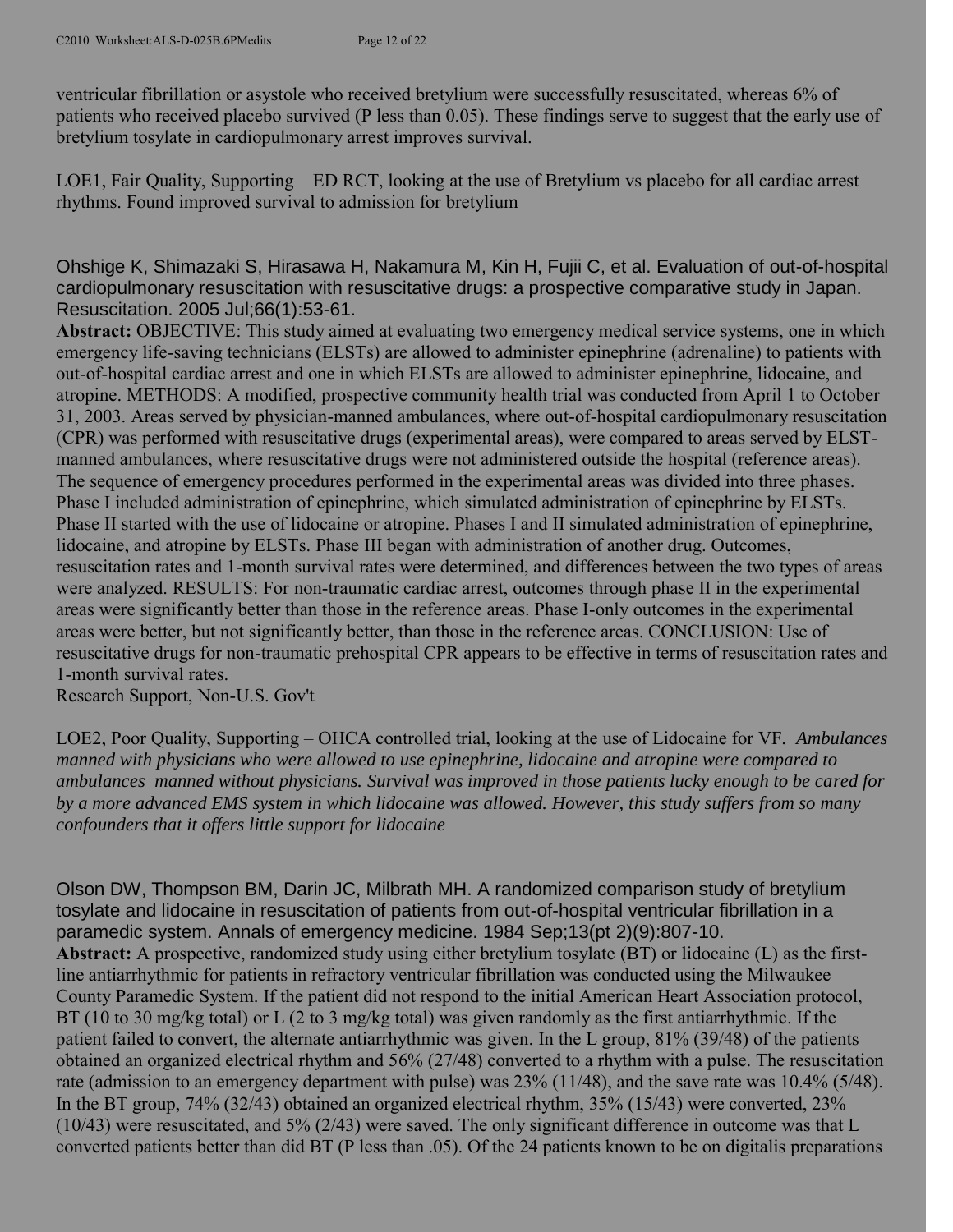prior to arrest, 41% (5/12) in the L group were resuscitated and 16% (2/12) were resuscitated in the BT group. Data were analyzed for witnessed arrest outcome and for patients given multiple antiarrhythmics.

LOE1, Good Quality, Neutral – OHCA, randomised trials, looking at the use of Bretylium vs Lidocaine for VF. Reported no difference in survival

Pollak PT, Wee V, Al-Hazmi A, Martin J, Zarnke KB. The use of amiodarone for in-hospital cardiac arrest at two tertiary care centres. The Canadian journal of cardiology. 2006 Mar 1;22(3):199-202. **Abstract:** BACKGROUND: Although amiodarone significantly increases survival to hospital admission when used in resuscitation of out-of-hospital pulseless ventricular tachycardia and fibrillation, there are limited data on its utility for in-hospital arrests. OBJECTIVES: To determine whether the use of amiodarone, as recommended by the year 2000 American Heart Association Advanced Cardiac Life Support guidelines, improved survival following its introduction to the resuscitation algorithm at two tertiary care institutions. METHODS: Charts of 374 cardiac resuscitations were retrospectively studied at the two institutions. Basic survival outcomes and demographic data were recorded for cardiac arrests with ventricular tachyarrhythmias qualifying for administration of antiarrhythmic agents. RESULTS: Qualifying rhythms were present in 95 patients. Clinical uptake of amiodarone was limited. In the 36 patients who received amiodarone, survival of resuscitation was  $67\%$  versus  $83\%$  (P=0.07) in the 59 patients receiving only other antiarrhythmic agents (chiefly lidocaine [94%]), while survival to discharge was 36.1% and 55.9% (P=0.06) in these two groups, respectively. CONCLUSIONS: Following two years' experience with the introduction of intravenous amiodarone for resuscitation in the institutions, use was less than 50% and no clinically observable survival benefit could be documented. Possible explanations for the difference between this experience and that found in out-of-hospital resuscitation trials include differing patient populations and operator bias during resuscitation. These results should provoke other institutions to question whether amiodarone has improved survival of cardiac arrest under the conditions prevailing in their hospitals. A patient registry or prospective, randomized trial will be required to assess what parameters affect the success of intravenous amiodarone for resuscitation in-hospital.

Research Support, Non-U.S. Gov't

LOE2, Fair Quality, Neutral *A retrospective study of in-hospital arrest. Inclusion criteria was VT or VF arrest. Of 95 patients, roughly a third received amiodarone and the remainder chiefly lidocaine. In this small study there was no difference in survival between the groups given amiodarone vs lidocaine*

Rea RS, Kane-Gill SL, Rudis MI, Seybert AL, Oyen LJ, Ou NN, et al. Comparing intravenous amiodarone or lidocaine, or both, outcomes for inpatients with pulseless ventricular arrhythmias. Critical care medicine. 2006 Jun;34(6):1617-23.

**Abstract:** OBJECTIVE: To compare survival rates of patients with in-hospital cardiac arrest due to pulseless ventricular tachycardia/ventricular fibrillation treated with lidocaine, amiodarone, or amiodarone plus lidocaine. DESIGN: Multicenter retrospective medical record review. SETTING: Three academic medical centers in the United States. PATIENTS: Hospitalized adult patients who received amiodarone, lidocaine, or a combination for pulseless ventricular tachycardia/ventricular fibrillation between August 1, 2000, and July 31, 2002. MEASUREMENTS AND MAIN RESULTS: Data were collected according to the Utstein style. Inhospital proportion of patients living at 24 hrs and discharge were analyzed using chi-square analysis. Of the 605 patient medical records reviewed, 194 met criteria for inclusion (n=79 for lidocaine, n=74 for amiodarone, n=41 for combination). Available data showed no difference in proportion of patients alive 24 hrs post-cardiac arrest (p=.39). Cox regression analysis indicated a decreased likelihood of survival in patients with pulseless ventricular tachycardia/ventricular fibrillation as an initial rhythm as compared with those who presented with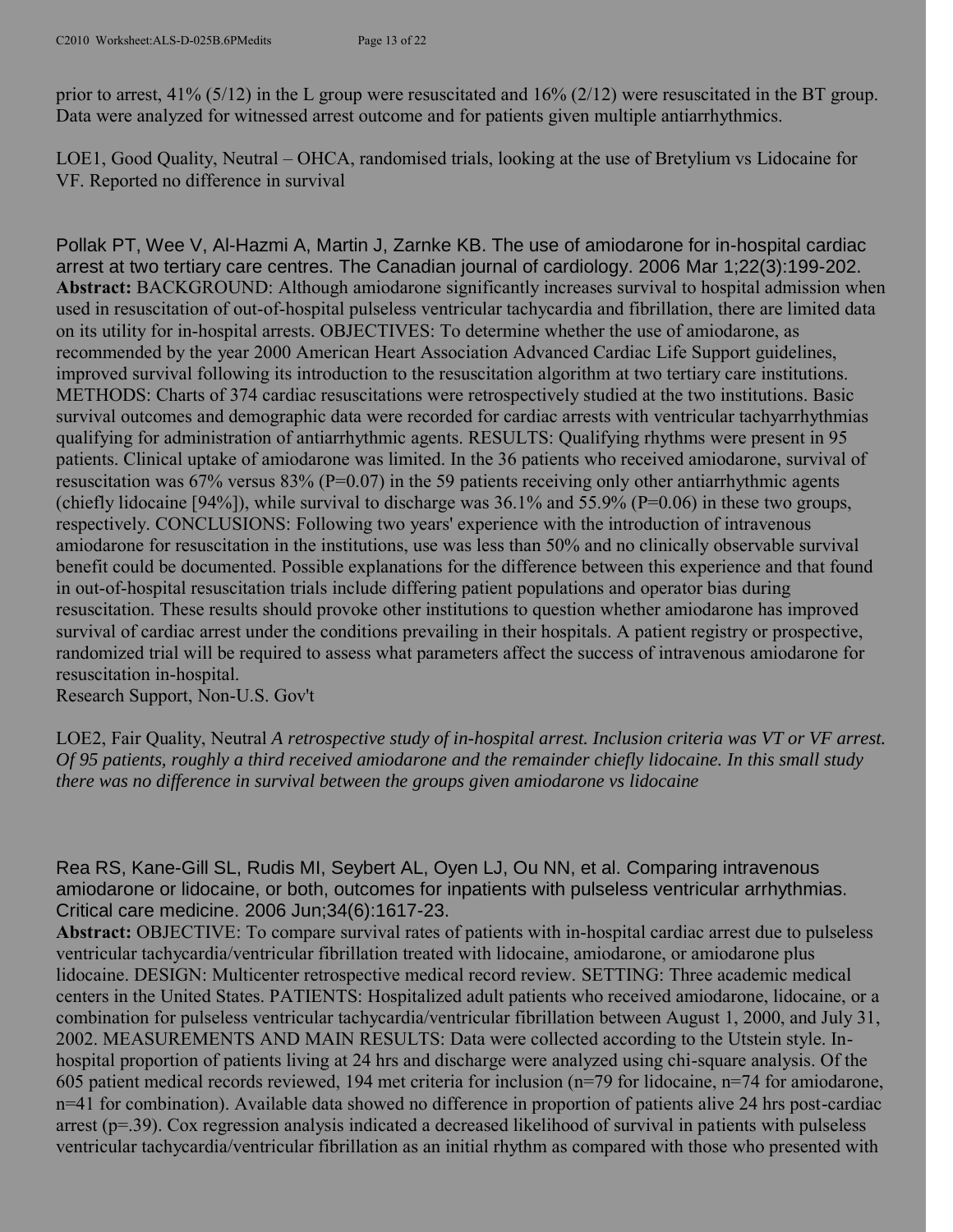bradycardia followed by pulseless ventricular tachycardia/ventricular fibrillation and in those patients who received amiodarone as compared with lidocaine. However, only 14 patients (25%) in the amiodarone group received the recommended initial 300-mg intravenous bolus, and amiodarone was administered an average of 8 mins later in the code compared with lidocaine ( $p<.001$ ). CONCLUSIONS: These results generate the hypothesis that inpatients with cardiac arrest may have different benefits from lidocaine and amiodarone than previously demonstrated. Inadequate dosing and later administration of amiodarone in the code were two confounding factors in this study. Prospective studies evaluating these agents are warranted.

LOE2, Fair Quality, Neutral – Inhospital, retrospective review, looking at the use of Amiodarone vs Lidocaine for VF Reported no difference in survival to 24h

Skrifvars M.B (2004) The use of undiluted amiodarone [in the management of out-of-hospital cardiac](https://webmail.tufts-nemc.org/exchweb/bin/redir.asp?URL=http://www.embase.com/search?search_action=view%26search_format=view%26search_ruids=EMBASE.38649588%26search_viewformat=full)  [arrest.](https://webmail.tufts-nemc.org/exchweb/bin/redir.asp?URL=http://www.embase.com/search?search_action=view%26search_format=view%26search_ruids=EMBASE.38649588%26search_viewformat=full) Acta Anaesthesiol. Scand. 2004 48:5 (582 - 587)

Introduction: The Resuscitation 2000 Guidelines recommends amiodarone as the antiarrhythmic drug of choice in treatment of resistant ventricular fibrillation (VF) or pulseless ventricular tachycardia (VT). Amiodarone has been associated with side-effects and difficulty of administration, due to recommended dilution, rendering it suboptimal for out-of-hospital cardiac arrest (CA) management. In the present study we report experiences and side-effects of the use of undiluted amiodarone in CA management in Helsinki Emergency Medical Service (EMS) during a 2-year period. Methods: On October 1, the Resuscitation 2000 Guidelines were put into practice in Helsinki EMS. Thus, in the cardiac arrest treatment protocol, after three ineffective shocks and 1 mg of adrenaline (epinephrine), a bolus of 300 mg of undiluted amiodarone (Cordarone®r 50 mg ml-1, Sanofi-Synthelabo, Helsinki, Finland) was administered into a vein located as centrally as possible. The Helsinki EMS performs systematic data collection according to the Utstein Guidelines. The blood pressure levels, heart rates and the need for vasopressors, of the patients with sustained return of spontaneous circulation (ROSC), were collected from the ambulance charts. Results: During October 1, 2000 and September 30, 2002, 712 patients were considered for resuscitation and 566 were resuscitated. The initial rhythms were as follows: 32% had VF/VT, 36% had asystole and 32% had pulseless electrical activity (PEA). Of the 180 patients with VF/VT, 75 (42%) received undiluted amiodarone in addition to other resuscitative measures. Of the patients with asystole or PEA, 12 (6%) and 18 (10%), respectively, received amiodarone. The blood pressure levels and the need vasopressors after ROSC and during transportation to the hospital were similar among the patients who received and those who did not receive amiodarone. Conclusions: The present study suggests that amiodarone can be administered undiluted without unmanageable haemodynamical side-effects in the treatment of out-ofhospital cardiac arrest. This is likely to save time and simplifies the treatment protocol in the prehospital setting.

LOE 4, Fair Quality, neutral, Retrospective case series of IV amiodarone use in Helsinki which shows that undiluted amiodarone can be used safely.

Somberg JC, Bailin SJ, Haffajee CI, Paladino WP, Kerin NZ, Bridges D, et al. Intravenous lidocaine versus intravenous amiodarone (in a new aqueous formulation) for incessant ventricular tachycardia. Am J Cardiol. 2002 Oct 15;90(8):853-9.

**Abstract:** The effectiveness of intravenous amiodarone for the treatment of incessant (shock resistant) ventricular tachycardia (VT) has not been established. This study evaluated the efficacy of a water-soluble amiodarone preparation or lidocaine for the treatment of shock-resistant VT. The trial was a double-blinded parallel design. Patients were randomized to receive up to 2 boluses of either 150 mg intravenous amiodarone or 2 boluses of 100 mg lidocaine followed by a 24-hour infusion. If the first assigned medication failed to terminate VT, the patient was crossed over to the alternative therapy. Twenty-nine patients were randomized to the study (18 received amiodarone and 11 received lidocaine). There were no significant differences between groups with regard to baseline characteristics. Immediate VT termination was achieved in 14 patients (78%)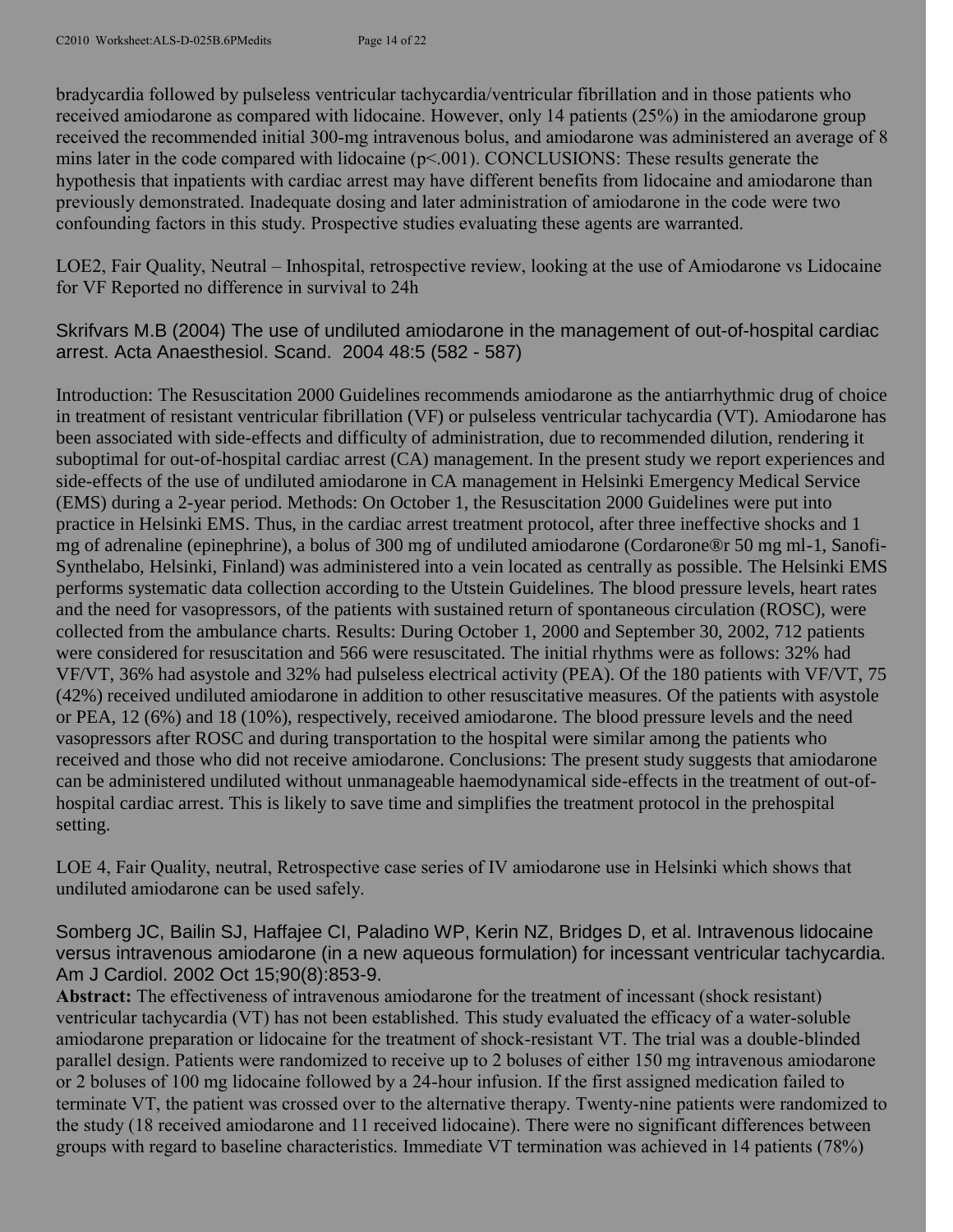with amiodarone versus 3 patients (27%) on lidocaine ( $p \le 0.05$ ). After 1 hour, 12 patients (67%) on amiodarone and 1 patient (9%) on lidocaine were alive and free of VT ( $p$  <0.01). Amiodarone had a 33% drug failure rate, whereas there was a 91% drug failure rate for lidocaine. The 24-hour survival was 39% on amiodarone and 9% on lidocaine ( $p \le 0.01$ ). Drug-related hypotension with aqueous amiodarone was less frequent than with lidocaine. This study found that amiodarone is more effective than lidocaine in the treatment of shock-resistant VT.

Sponsored by Academic Pharmaceuticals, Lake Bluff, Illinois.

LOE 5, Fair Quality, *A very small multicenter double-blinded, parallel-designed, randomized trial evaluating the effectiveness of amiodarone (Amio-Aqueous) and lidocaine on shock resistant VT (lidocaine as control) Amiodarone was superior to lidocaine in: (1) termination of the VT, (2) survival at 1 hour, (3) survival at 24 hours (primary end point). However, there was no placebo group thus it is not clear whether amiodarone was beneficial or lidocaine harmful*

Stiell IG, Wells GA, Hebert PC, Laupacis A, Weitzman BN. Association of drug therapy with survival in cardiac arrest: limited role of advanced cardiac life support drugs. Acad Emerg Med. 1995 Apr;2(4):264-73.

**Abstract:** OBJECTIVE: To generate hypotheses regarding the association of standard Advanced Cardiac Life Support (ACLS) drugs with human cardiac arrest survival. METHODS: This observational cohort study was conducted over a two-year period in the wards, intensive care units, and EDs of two tertiary care hospitals. Included werc adult patients who suffered cardiac arrest either inside or outside the hospital and who required epinephrine according to standard ACLS guidelines. Six standard ACLS drugs (given while CPR was in progress) were assessed for association with survival from resuscitation to one hour and to hospital discharge by univariate and multivariate logistic regression analyses. RESULTS: In the 529 patients studied, initial cardiac rhythm had no impact on the association between drug administration and survival. The time of drug administration (quartile of ACLS period) was associated with resuscitation for atropine ( $p < 0.05$ ) and lidocaine ( $p < 0.01$ ). The odds ratios (95% CIs) for successful resuscitation, after multivariate adjustment for potential confounders, were: a respiratory initiating cause, 3.7 (2.1 -6.4); each 5-minute increase in CPR-ACLS interval, 0.5 (0.4-0.7); each 5-minute duration of ACLS. 0.9 (()1.8- 1.0; atropine, 1.2 (1.0-1.3); bretylium. (0.4 (0.1-1.1); calcium 0.8 (0.2-2.4); lidocaine, 0.9 (0.7-1.1); procainamide. 21.0 (5.2-84.0) d sodium bicarbonate 1.2 (1.0-1.6). All other potential confounding variables entered into the model were not significantly associated with resuscitation. CONCLUSION: Initiating cause of arrest, time to ACLS, and duration of ACLS were important correlates of survival. Other than procainaimide, standard ACLS drugs had relatively little association with survival, but timing of administration may be an important factor. Further research using definitive large randomized controlled trials is warranted to assess the role of drug therapy in improving cardiac arrest survival.

LOE 2, Fair Quality, Neutral –Inhospital, retrospective review, looking at the use of antiarrhythmics for VF. Reported increased survival to 1h with procainamide, but no difference compared to patients who did not receive anti arrhythmic drugs with bretylium and lidocaine.

Tahara Y, Kimura K, Kosuge M, Ebina T, Sumita S, Hibi K, et al. Comparison of nifekalant and lidocaine for the treatment of shock-refractory ventricular fibrillation. Circ J. 2006 Apr;70(4):442-6. **Abstract:** BACKGROUND: Although nifekalant is a class III antiarrhythmic agent without negative inotropic activity, its effect in patients with shock-refractory ventricular fibrillation remains unclear. METHODS AND RESULTS: Patients who had an out-of-hospital cardiac arrest with ventricular fibrillation that persisted after 3 shocks from an external defibrillator, intravenous epinephrine, and another shock were retrospectively studied. The patients received lidocaine from January 1997 through June 2001 and nifekalant from July 2001 through December 2004. Short-term survival rates (survival to hospital admission and 24-h survival) were compared between the groups. The study group comprised 120 patients (mean age: 62+/-16 years): 55 received nifekalant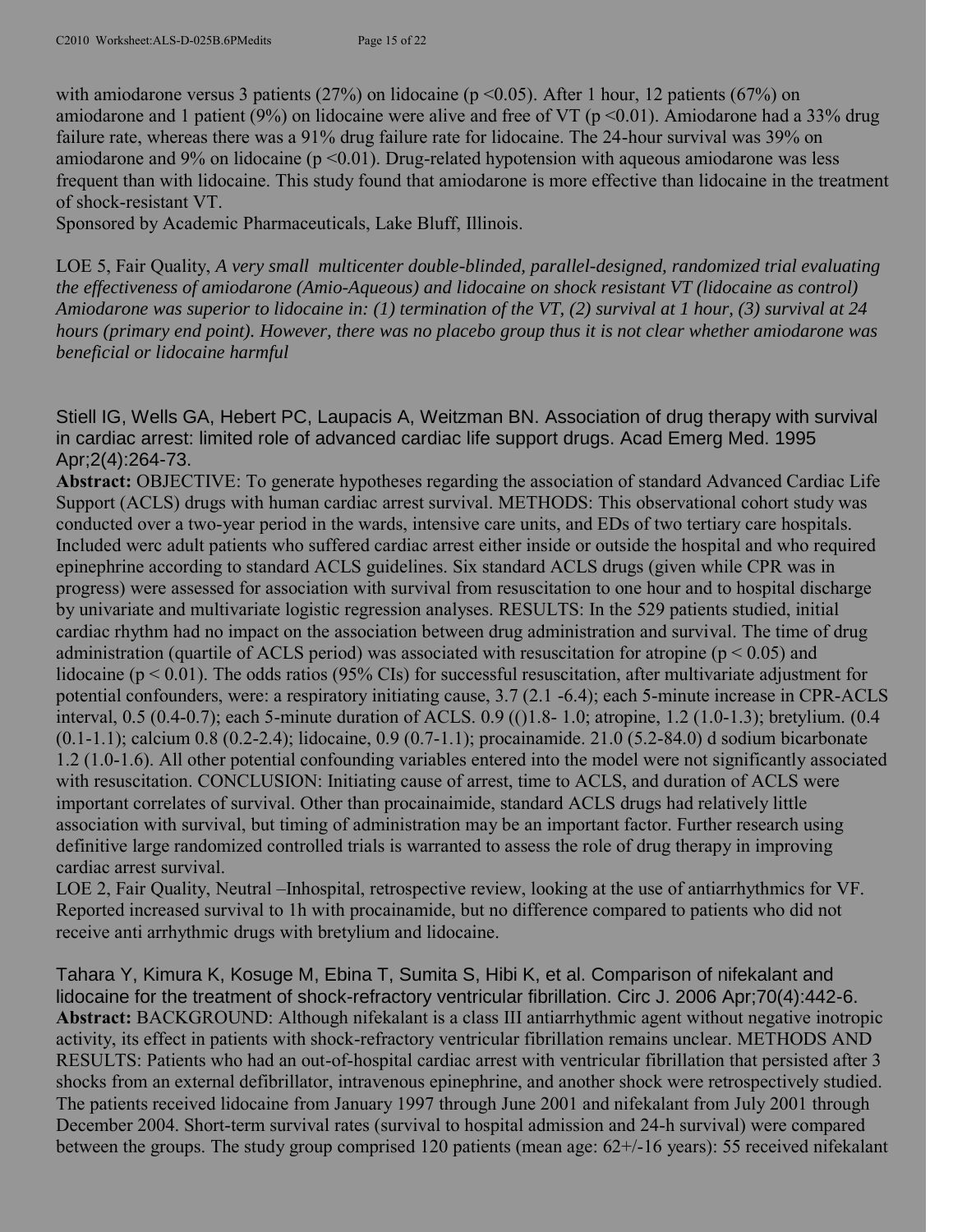and 65 received lidocaine. Age, sex, history of ischemic heart disease, whether arrest was witnessed or not and time to arrival at the hospital did not differ significantly between the groups. As compared with lidocaine, nifekalant was associated with significantly higher rates of survival to hospital admission (67% vs 37%, p<0.001) and 24-h survival (53% vs 31%, p=0.01). Multivariate analysis showed that treatment with nifekalant and early initiation of cardiopulmonary resuscitation were independent predictors of 24-h survival. CONCLUSIONS: As compared with lidocaine, nifekalant may improve short-term survival in patients with out-of-hospital cardiac arrest due to shock-refractory ventricular fibrillation.

LOE3, Fair Quality, Neutral - *Retrospective study evaluating 120 OOH cardiac arrest patients refractory to 3 shocks from a defibrillator, epinephrine and a 4th shock who then received nifekalant (a class III AAD) or lidocaine. Nifekalant administration was associated with better ROSC and 24 hour survival. However there was no control group, thus whether nifekalant was beneficial or lidocaine detremental could not be ascertained.*

Thel MC, Armstrong AL, McNulty SE, Califf RM, O'Connor CM. Randomised trial of magnesium in inhospital cardiac arrest. Duke Internal Medicine Housestaff. Lancet. 1997 Nov 1;350(9087):1272-6. **Abstract:** BACKGROUND: The apparent benefit of magnesium in acute myocardial infarction, and the persistently poor outcome after cardiac arrest, have led to use of magnesium in cardiopulmonary resuscitation. Because few data on its use in cardiac arrest were available, we undertook a randomised placebo-controlled trial (MAGIC trial). METHODS: Patients treated for cardiac arrest by the Duke Hospital code team were randomly assigned intravenous magnesium (2 g [8 mmoles] bolus, followed by 8 g [32 mmoles] over 24 h; 76 patients) or placebo (80 patients). Only patients in intensive care or general wards were eligible; those whose cardiac arrest occurred in emergency, operating, or recovery rooms were excluded. The primary endpoint was return of spontaneous circulation, defined as attainment of any measurable blood pressure or palpable pulse for at least 1 h after cardiac arrest. The secondary endpoints were survival to 24 h, survival to hospital discharge, and neurological outcome. Analysis was by intention to treat. FINDINGS: There were no significant differences between the magnesium and placebo groups in the proportion with return of spontaneous circulation (41 [54%] vs 48 [60%], p = 0.44), survival to 24 h (33 [43%] vs 40 [50%], p = 0.41), survival to hospital discharge (16 [21%] vs 17 [21%],  $p = 0.98$ ), or Glasgow coma score (median 15 in both). INTERPRETATION: Empirical magnesium supplementation did not improve the rate of successful resuscitation, survival to 24 h, or survival to hospital discharge overall or in any subpopulation of patients with in-hospital cardiac arrest.

Research Support, Non-U.S. Gov't

LOE1, Fair Quality, Neutral - ICU, RCT, looking at the use of Mg vs placebo for VF. Reported no difference in ROSC

Tomlinson, DR (2008) Intravenous amiodarone for the pharmacological termination of haemodynamically-tolerated sustained ventricular tachycardia: is bolus dose amiodarone an appropriate first-line treatment? Emergency Medicine Journal. 25(1):15-78 Objective: To examine the efficacy of bolus dose intravenous amiodarone for the pharmacological termination of haemodynamically-tolerated sustained monomorphic ventricular tachycardia (VT). Design, setting and participants: Retrospective case series of consecutive emergency admissions with haemodynamically-tolerated sustained monomorphic VT administered bolus dose intravenous amiodarone 300 mg, according to current UK advanced life support practice guidelines. Main outcome measures: Pharmacological termination rates within 20 min and 1 h and incidence of hypotension requiring emergency direct current cardioversion (DCCV) during this period. Results: 41 patients (35 men) of mean (SD) age 68 (10) years, the majority (85%) with ischaemic heart disease and impaired left ventricular function (mean (SD) ejection fraction 0.31 (0.11)), were enrolled in the study.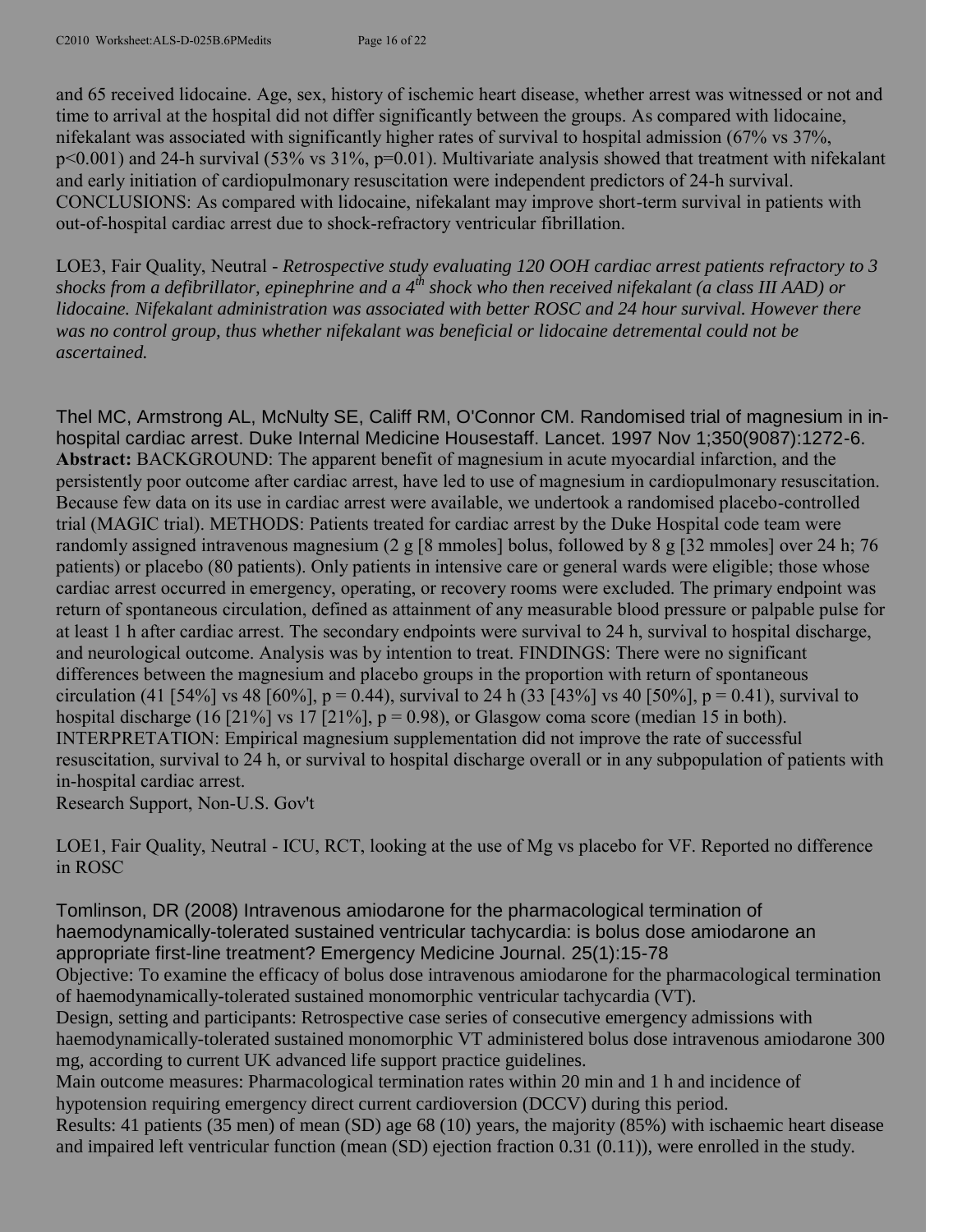The median VT duration was 70 min (range 15-6000), mean heart rate was 174 (34) bpm and systolic and diastolic blood pressures were 112 (22) and 73 (19) mm Hg, respectively. Pharmacological VT termination occurred within 20 min in 6/41 patients (15%; 95% CI 7% to 29%) and within 1 h in 12/41 patients (29%; 95% CI 18% to 45%). Haemodynamic deterioration requiring emergency DCCV occurred in 7/41 patients (17%; 95% CI 8% to 32%).

Conclusions: Although advocated by advanced life support guidelines, bolus dose intravenous amiodarone was relatively ineffective for acutely terminating haemodynamically-tolerated sustained monomorphic VT with a significant incidence of haemodynamic destabilisation requiring emergency DCCV. Previous studies in the identical clinical setting suggest that alternative antiarrhythmic agents, particularly intravenous procainamide and sotalol, may be superior. A prospective randomised trial is required to determine the optimal drug treatment for stable sustained monomorphic VT in the emergency setting.

LOE 4, Fair Quality, Opposing-Small retrospective case series of patients with hemodynamically tolerated VT in which IV amiodarone terminated VT in 6/41 patients within 20 minutes, and 12/41 within 1 hour

van Walraven C, Stiell IG, Wells GA, Hebert PC, Vandemheen K. Do advanced cardiac life support drugs increase resuscitation rates from in-hospital cardiac arrest? The OTAC Study Group. Annals of emergency medicine. 1998 Nov;32(5):544-53.

**Abstract:** STUDY OBJECTIVE: The benefit of Advanced Cardiac Life Support (ACLS) medications during cardiac resuscitation is uncertain. The objective of this study was to determine whether the use of these medications increased resuscitation from in-hospital cardiac arrest. METHODS: A prospective cohort of patients undergoing cardiac arrest in 1 of 5 academic hospitals was studied. Patient and arrest factors related to resuscitation outcome were recorded. We determined the association of the administration of ACLS drugs (epinephrine, atropine, bicarbonate, calcium, lidocaine, and bretylium) with survival at 1 hour after resuscitation. RESULTS: Seven hundred seventy-three patients underwent cardiac resuscitation, with 269 (34. 8%) surviving for 1 hour. Use of epinephrine, atropine, bicarbonate, calcium, and lidocaine was associated with a decreased chance of successful resuscitation (P &It; 001 for all except lidocaine, P &It; 01). While controlling for significant patient factors (age, gender, and previous cardiac or respiratory disease) and arrest factors (initial cardiac rhythm, and cause of arrest), multivariate logistic regression demonstrated a significant association between unsuccessful resuscitation and the use of epinephrine (odds ratio . 08 [95% confidence interval .04-.14]), atropine (.24 [.17-.35]), bicarbonate (.31 [.21-.44]), calcium (.32 [.18-.55]), and lidocaine (.48 [.33-.71]). Drug effects did not improve when patients were grouped by their initial cardiac rhythm. Cox proportional hazards models that controlled for significant confounders demonstrated that survivors were significantly less likely to receive epinephrine (P &It;. 001) or atropine (P &It;. 001) throughout the arrest. CONCLUSION: We found no association between standard ACLS medications and improved resuscitation from in-hospital cardiac arrest. Randomized clinical trials are needed to determine whether other therapies can improve resuscitation from cardiac arrest when compared with the presently used ACLS drugs.

LOE2, Fair Quality, Opposing – Inhospital, retrospective review, looking at the use of Lidocaine for VF. Reported decreased survival to 1h associated with lidocaine

Weaver WD, Fahrenbruch CE, Johnson DD, Hallstrom AP, Cobb LA, Copass MK. Effect of epinephrine and lidocaine therapy on outcome after cardiac arrest due to ventricular fibrillation. Circulation. 1990 Dec;82(6):2027-34.

**Abstract:** One hundred ninety-nine patients with out-of-hospital cardiac arrest persisted in ventricular fibrillation after the first defibrillation attempt and were then randomly assigned to receive either epinephrine or lidocaine before the next two shocks. The resulting electrocardiographic rhythms and outcomes for each group of patients were compared for each group and also compared with results during the prior 2 years, a period when similar patients primarily received sodium bicarbonate as initial adjunctive therapy. Asystole occurred after defibrillation with threefold frequency after repeated injection of lidocaine (15 of 59, 25%)